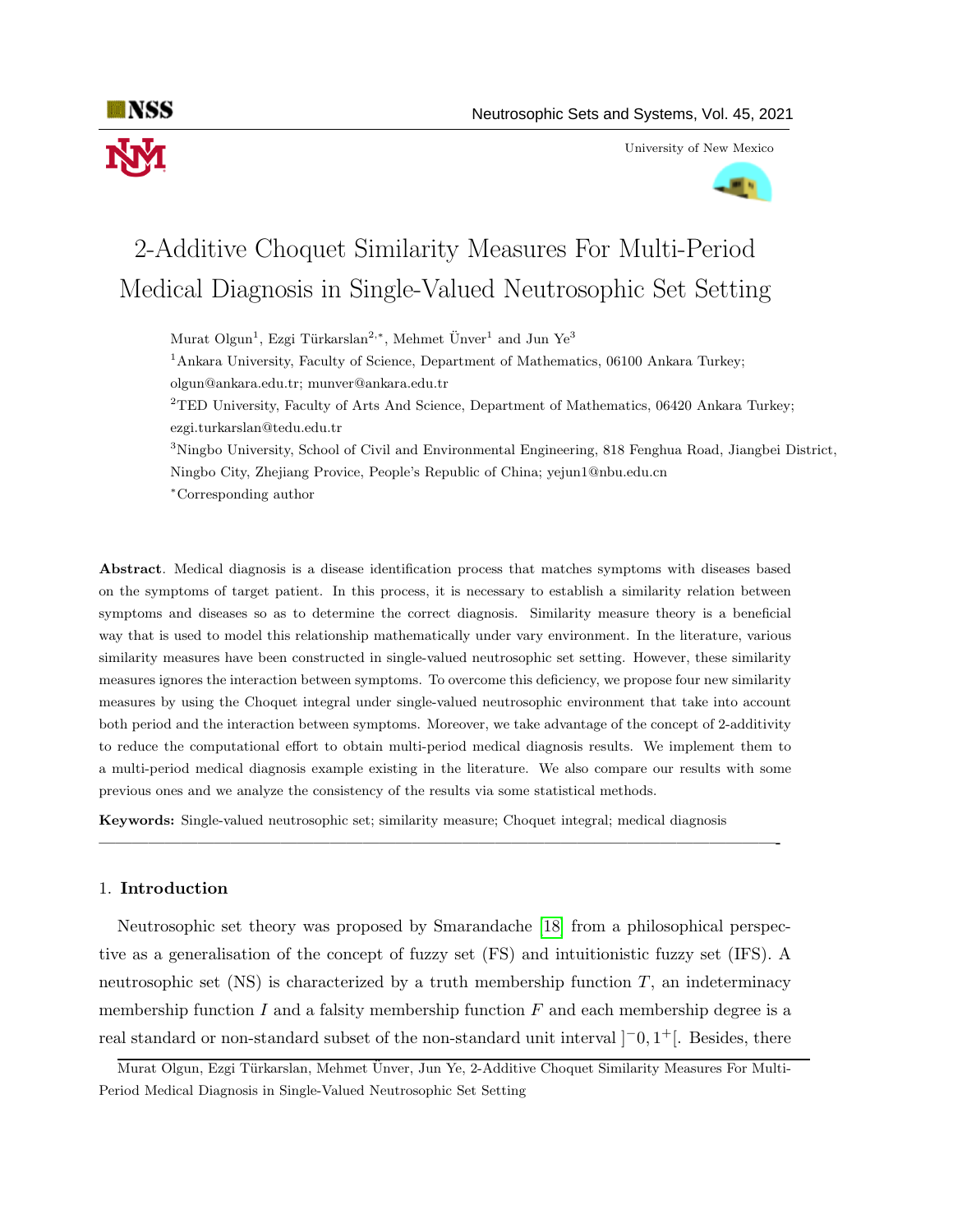is no restraint on the sum of the membership functions. The concept has various generalizations such as single-valued neutrosophic set (SVNS) [\[24\]](#page-17-2), interval neutrosophic set (INS) [\[25\]](#page-17-3), neutrosophic cubic set [\[9\]](#page-16-0) and single-valued neutrosophic linguistic set [\[30\]](#page-17-4).

In this paper, we focus on two multi-period medical diagnosis (MPMD) applications in SVNS setting. MPMD is a process of decision making on a disease which evaluates the effect of symptoms on the target patients according to several different periods. The most important factor that discriminates this process from other medical diagnosis processes is the presentation of the solution algorithm by paying attention to the period variable. The symptoms of the target patients or the effects of the symptoms on the target patients may change, as period progresses. A medical diagnosis includes a lot of incoherent and incomplete data because of the patient's imprecise data and the indeterminate information of the symptoms of the diseases. To solve the medical diagnosis problems in case of uncertainty, some solution methods have been proposed in the literature  $[1, 4, 11, 15, 17, 26]$  $[1, 4, 11, 15, 17, 26]$  $[1, 4, 11, 15, 17, 26]$  $[1, 4, 11, 15, 17, 26]$  $[1, 4, 11, 15, 17, 26]$  $[1, 4, 11, 15, 17, 26]$ . One of these methods is the determination of the disease of the target patient with the help of the similarity measures.

A similarity measure plays an important role to specify the degree of similarity between two sets such as FSs, IFSs and NSs. Similarity measures are frequently used to figure out medical diagnosis problems under neutrosophic environment [\[3,](#page-16-5) [28,](#page-17-7) [29\]](#page-17-8). The target patients and possible diseases are represented by SVNSs according to symptoms and the most accurate diagnosis is obtained by establishing a similarity between the target patients and the symptoms of the possible diseases. In a MPMD problem, period variable is also added to the problem. For example, Ye and Fu [\[27\]](#page-17-9) proposed tangent similarity measures for SVNSs and apply them to a MPMD problem. Later, Chou et al. [\[7\]](#page-16-6) introduced new similarity measures for SVNSs and applied them to the same MPMD problem. However, these similarity measures ignore the interaction between symptoms. A symptom may occur as a result of another symptom. In such a case, an interaction is valid between these symptoms. To overcome this deficiency, we propose new similarity measures for SVNSs based on the Choquet integral that considers the interaction between symptoms.

The concept of Choquet integral [\[6\]](#page-16-7) was presented by Gustave Choquet in 1953 as a nonlinear continuous aggregation operator. A Choquet integral is characterized with a fuzzy measure [\[19\]](#page-17-10) which is able to model interaction between elements of a set or between criteria in real life problems. Actually, the concept is an enlargement of the Lebesgue integral and a non-additive extension of the weighted arithmetic mean. Although, a fuzzy integral has more complicated structure due to the lack of additivity in contrast to the additive integrals such as Lebesgue integral, use of a fuzzy measure and a fuzzy integral is more effective in the aggregation. In [\[16\]](#page-16-8), it is shown that the Choquet integral performs substantially more orders than the weighted arithmetic mean and that the difference gets larger when the number of the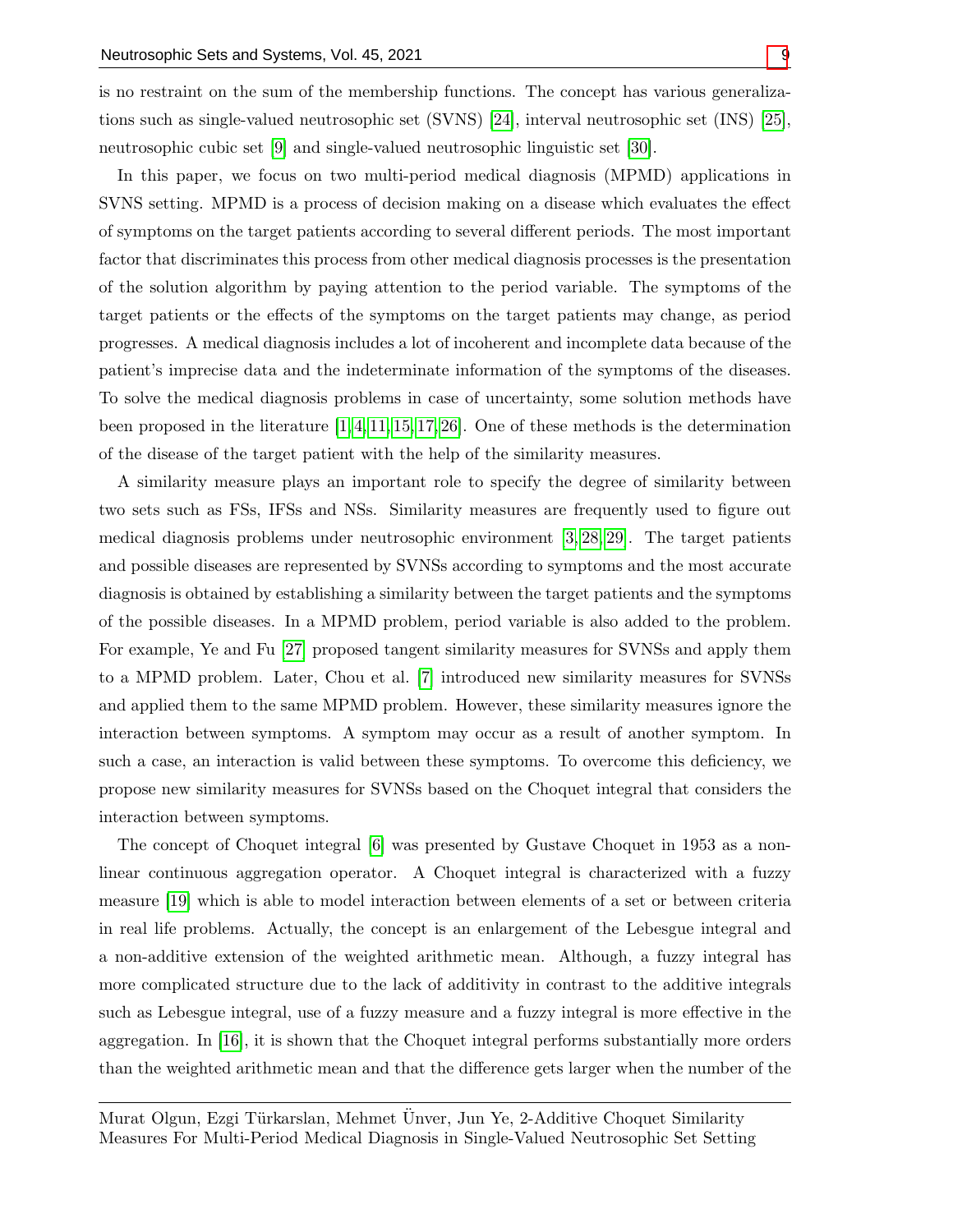elements of the set gets larger. Moreover, it has been proved in [\[12\]](#page-16-9) that when the number of the element of the finite set increases, the probability of getting more optimal ranking in the Choquet integral increases compared to the weighted arithmetic mean. Actually, fuzzy measures and fuzzy integrals let us to take the preferences into account that are not contained in the weights in the weighted arithmetic mean [\[23\]](#page-17-11). The notion of fuzzy measure is defined on the power set. As a result, the process of fuzzy measure identification is complicated for a set with a large number of elements due to the exponential increase in the number of the subsets. To facilitate this situation, researchers have proposed various methods and many authors studied various fuzzy measure identification methods (see, e.g., [\[10,](#page-16-10) [20,](#page-17-12) [21\]](#page-17-13)). One of these methods is the concept of k-additive fuzzy measure proposed by Grabisch [\[8\]](#page-16-11). Whenever a fuzzy measure is k-additive, the notion of Choquet integral is expressed with the help of Möbius transform of the fuzzy measure. Moreover, the Möbius transform of a fuzzy measure corresponds to the correlation coefficients that indicate the direction and strength of the linear relationship between two or more random variables in probability theory and statistics. Thus, thanks to the k-additivity, the effort of fuzzy measure calculation can be reduced.

In this paper, we focus on constructing four new similarity measures based on the Choquet integral with respect to a 2-additive fuzzy measure under single-valued neutrosophic environment. Then, we give a MPMD method. We apply this method to a MPMD problem to demonstrate the effectiveness of the proposed method. The remainder of this paper is set out as follows. In Section [2,](#page-2-0) we recall the concept of SVNS. Then, we recall the MPMD methods of Ye and Fu  $[27]$  and Chou et al.  $[7]$ . In Section [3,](#page-4-0) the concepts of fuzzy measure, Möbius transform of a fuzzy measure and the concept of 2-additive fuzzy measure, the concept of Choquet integral with respect to a 2- additive fuzzy measure are recalled. In Section [4,](#page-6-0) we propose four similarity measures based on Choquet integral with respect to 2- additive fuzzy measure for SVNSs. Then, we propose the promised MPMD method. In Section [5,](#page-10-0) to indicate the effectiveness of the proposed method, we apply it to a MPMD problem from the literature. Then, the results of the problem are compared with some previous ones. Moreover, we give a consistency analysis of the results with Spearman's rank correlation coefficients. In Section [6,](#page-15-0) we give a conclusion.

#### <span id="page-2-0"></span>2. The Concept of SVNS and Some Existing MPMD Methods

The concept of NS is a helpful mathematical tool that models uncertainty and inconsistent data. However, the set theoretical operators such as intersection, union and inclusion cannot be defined on the non-standard unit interval. Therefore, it is not easy to perform the applications of NSs. To come through this hassle, Wang et al. [\[24\]](#page-17-2) presented the notion of SVNS.

Murat Olgun, Ezgi Türkarslan, Mehmet Ünver, Jun Ye, 2-Additive Choquet Similarity Measures For Multi-Period Medical Diagnosis in Single-Valued Neutrosophic Set Setting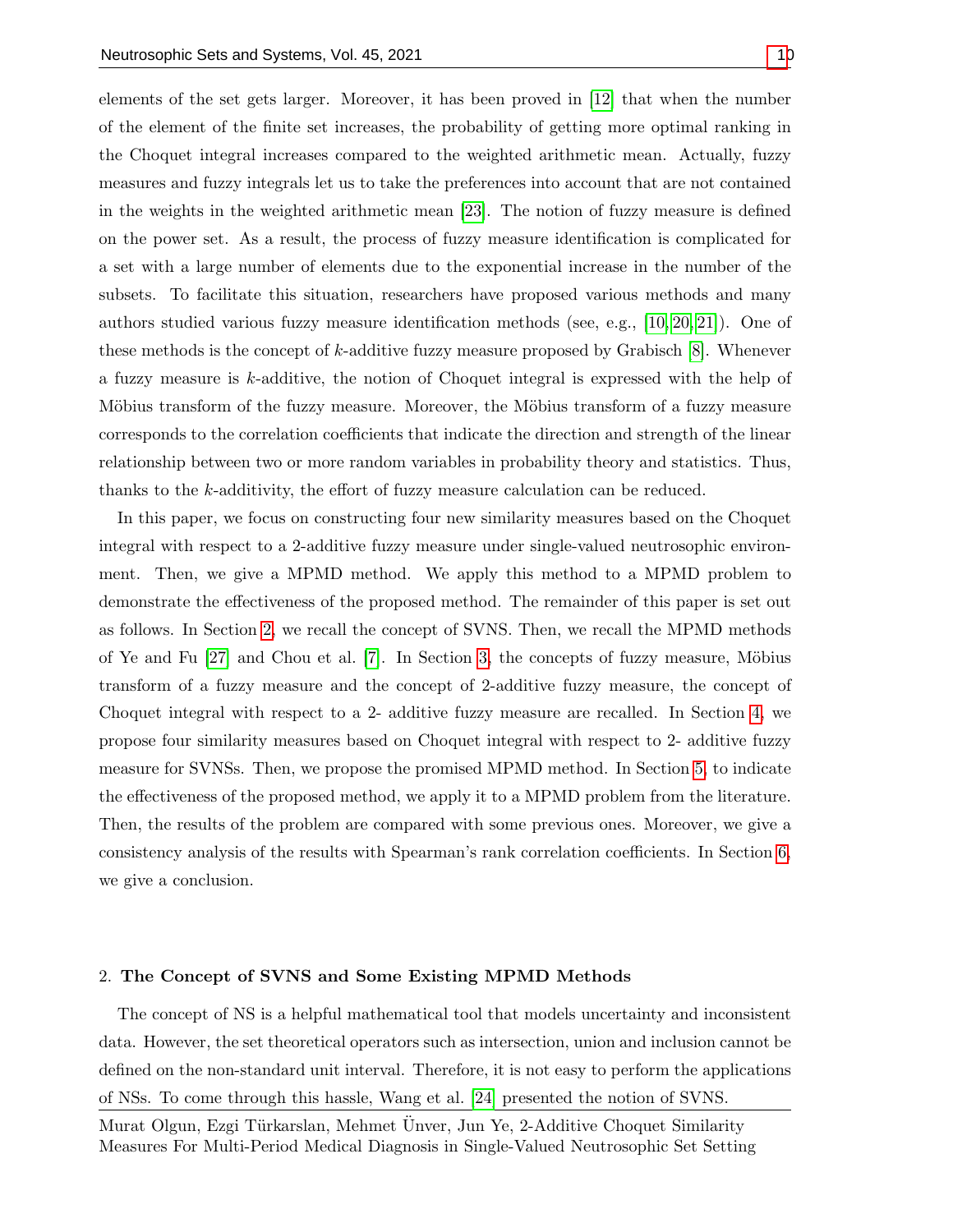**Definition 2.1.** [\[24\]](#page-17-2) Let X be a universal set. A SVNS  $\tilde{A}_1$  of X is given with

$$
\tilde{A}_1 = \left\{ \left\langle \xi, T_{\tilde{A}_1}(\xi), I_{\tilde{A}_1}(\xi), F_{\tilde{A}_1}(\xi) \right\rangle : \xi \in X \right\}
$$
\n<sup>(1)</sup>

where  $T_{\tilde{A}_1}$ ,  $I_{\tilde{A}_1}$  and  $F_{\tilde{A}_1}$  are functions from X to closed interval [0, 1]. The values  $T_{\tilde{A}_1}(\xi)$ ,  $I_{\tilde{A}_1}(\xi)$ and  $F_{\tilde{A_1}}(\xi)$  indicate the truth, the indeterminacy and the falsity membership degrees of the element  $\xi$  to the set  $\tilde{A}_1$ , respectively. Clearly, the sum of the three values satisfies the condition  $0 \leq T_{\tilde{A}_1}(\xi) + I_{\tilde{A}_1}(\xi) + F_{\tilde{A}_1}(\xi) \leq 3$ . Moreover, the triplet  $\left\langle T_{\tilde{A}_1}(\xi), I_{\tilde{A}_1}(\xi), F_{\tilde{A}_1}(\xi) \right\rangle$  is called a single-valued neutrosophic value (SVNV).

Ye and Fu [\[27\]](#page-17-9) proposed similarity measures  $T_1$  and  $T_2$  between SVNSs based on arithmetic mean and applied the similarity measure  $T_2$  to a MPMD problem. Let  $X = \{\xi_1, ..., \xi_m\}$  be a set of symptoms, let  $T = \{t_1, ..., t_q\}$  be a set of periods and let  $D = \{D_1, ..., D_n\}$  be a set of diseases. For a patient  $P_s$  with assorted symptoms,  $C_j(t_k)$  denotes the SVNV between a patient and jth symptom  $\xi_j$  for  $j = 1, ..., m$  in the kth period  $t_k$  for  $k = 1, ..., q$  (see, Table 2) in [\[27\]](#page-17-9)). It is represented as  $C_j(t_k) = \langle T_j(t_k), I_j(t_k), F_j(t_k)\rangle$  in the form of a SVNV. Apparently, if  $q = 1$ , the MPMD problem is generally a single period medical diagnosis problem. Moreover,  $C_{ij}$  denotes the SVNV between the jth symptom  $\xi_j$  for  $j = 1, ..., m$  and the *i*th noted disease  $D_i$  for  $i = 1, ..., n$  (see, Table 3 in [\[27\]](#page-17-9)). It is represented as  $C_{ij} = \langle T_{ij}, I_{ij}, F_{ij} \rangle$  in the form of a SVNV.

Let weights of the symptoms be  $0 \leq w_1, ..., w_m \leq 1$  with  $\sum_{n=1}^{m}$  $j=1$  $w_i = 1$  and the weights of the periods be  $0 \leq \omega(t_1), \ldots, \omega(t_q) \leq 1$  with  $\sum$ q  $k=1$  $\omega(t_k) = 1$ . The MPMD method is constructed as follows: Firstly, the similarity measure between a patient  $P_s$  and the noted disease  $D_i$  for  $i = 1, ..., n$  in each period  $t_k$  for  $k = 1, ..., q$  is calculated with the help of the weighted version of similarity  $T_2$  with the following:

$$
T_{w_i}(P_s, t_k) := 1 - \sum_{j=1}^m w_j \tan \left[ \frac{\pi}{12} \left( |T_j(t_k) - T_{ij}| + |I_j(t_k) - I_{ij}| + |F_j(t_k) - F_{ij}| \right) \right]. \tag{2}
$$

Then, the weighted aggregation value  $M(P_s, D_i)$  for  $i = 1, ..., n$  is obtained with the following:

$$
M(P_s, D_i) := \sum_{k=1}^{q} \omega(t_k) T_{w_i}(P_s, t_k).
$$
\n(3)

Finally, the weighted values with respect to  $D_i$  for  $i = 1, ..., n$  are put in order and the highest value is determined as the most appropriate choice.

Chou et al. [\[7\]](#page-16-6) constructed a MPMD method for SVNSs by motivating from Ye and Fu's working [\[27\]](#page-17-9). They proposed two weighted similarity measures  $M_{w1}$  and  $M_{w2}$ . Then, this two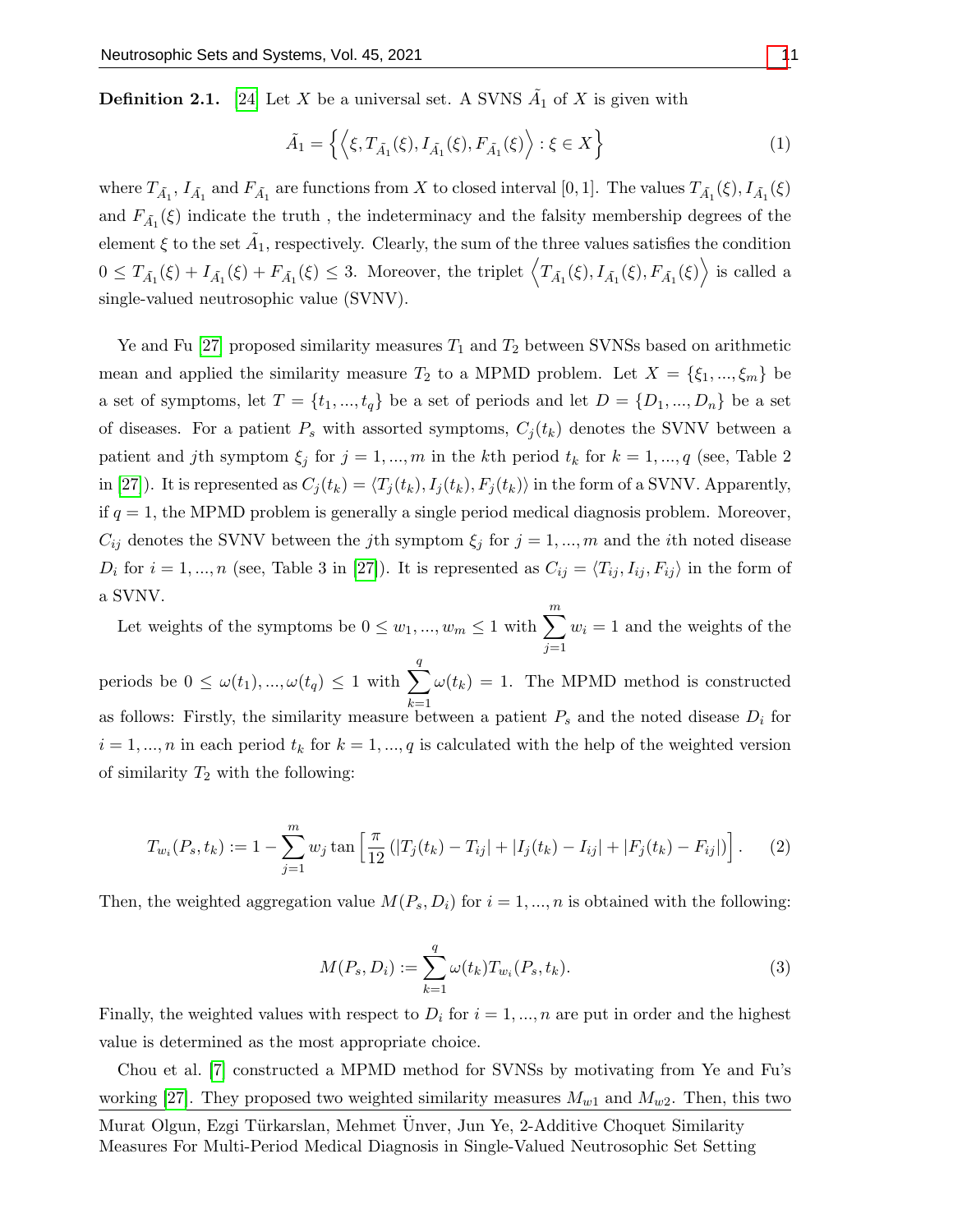similarity measures are used in the same MPMD with the help of the same algorithm of Ye and Fu [\[27\]](#page-17-9).

In this study, our aims are to express new similarity measures, motivating by [\[7\]](#page-16-6) and [\[27\]](#page-17-9) with the help of the 2-additive Choquet integral that pays attention to the interaction between the symptoms and to propose a MPMD method.

### <span id="page-4-0"></span>3. Some Basic Concepts of Fuzzy Measure Theory and Choquet Integral

The basis of Choquet integral is inherently fuzzy measure. Therefore, we recall the concept of fuzzy measure.

**Definition 3.1.** Let X be a non-emty set and let  $P(X)$  be the power set of X. If

- i)  $\sigma(\varnothing)=0,$
- ii)  $\sigma(X) = 1$ ,

iii)  $A_1 \subseteq A_2$  implies  $\sigma(A_1) \leq \sigma(A_2)$  (monotonicity),

then the set function  $\sigma: P(X) \to [0,1]$  is called a fuzzy measure on X [\[6\]](#page-16-7).

There exist  $2^n = \sum_{n=1}^{\infty}$  $_{k=0}$  $\sqrt{n}$ k coefficients to be determined on the power set of a set with  $n$ elements. For this reason, the process of determining a fuzzy measure over a set with excess number of elements is quite difficult. Thus, Grabisch introduced a crucial kind of fuzzy measure which is named  $k$ -additive fuzzy measure to facilitate the process of determining a fuzzy measure on set with large elements [\[8\]](#page-16-11). For instance, if  $k = 2$ , it is enough to determine the fuzzy measure of  $n(n-1)/2$  subsets so as to specify the whole fuzzy measure (see, [\[8\]](#page-16-11)).

**Definition 3.2.** The Möbius transform of a set function  $\sigma$  on X is a set function  $m : P(X) \to$ R defined by

$$
m(A_1) := \sum_{A_2 \subset A_1} (-1)^{|A_1 \setminus A_2|} \sigma(A_2). \tag{4}
$$

A fuzzy measure  $\sigma$  is expressed as:

$$
\sigma(A_1) = \sum_{A_2 \subset A_1} m(A_2) \tag{5}
$$

for all  $A_1 \in P(X)$  [\[5\]](#page-16-12) whenever its Möbius transform m is given. As a result, the Möbius transform over singletons is equal to the fuzzy measure itself.

**Definition 3.3.** Let X be a finite set and let  $\sigma$  be a fuzzy measure on X.  $\sigma$  is said to be 2-additive if its Möbius transform m satisfies  $m(A_1) = 0$  for all  $A_1 \subset X$  such that  $|A_1| > 2$ and there exist at least one subset  $A_1 \subset X$  with  $|A_1| = 2$  such that  $m(A_1) \neq 0$  [\[8\]](#page-16-11).

Murat Olgun, Ezgi Türkarslan, Mehmet Ünver, Jun Ye, 2-Additive Choquet Similarity Measures For Multi-Period Medical Diagnosis in Single-Valued Neutrosophic Set Setting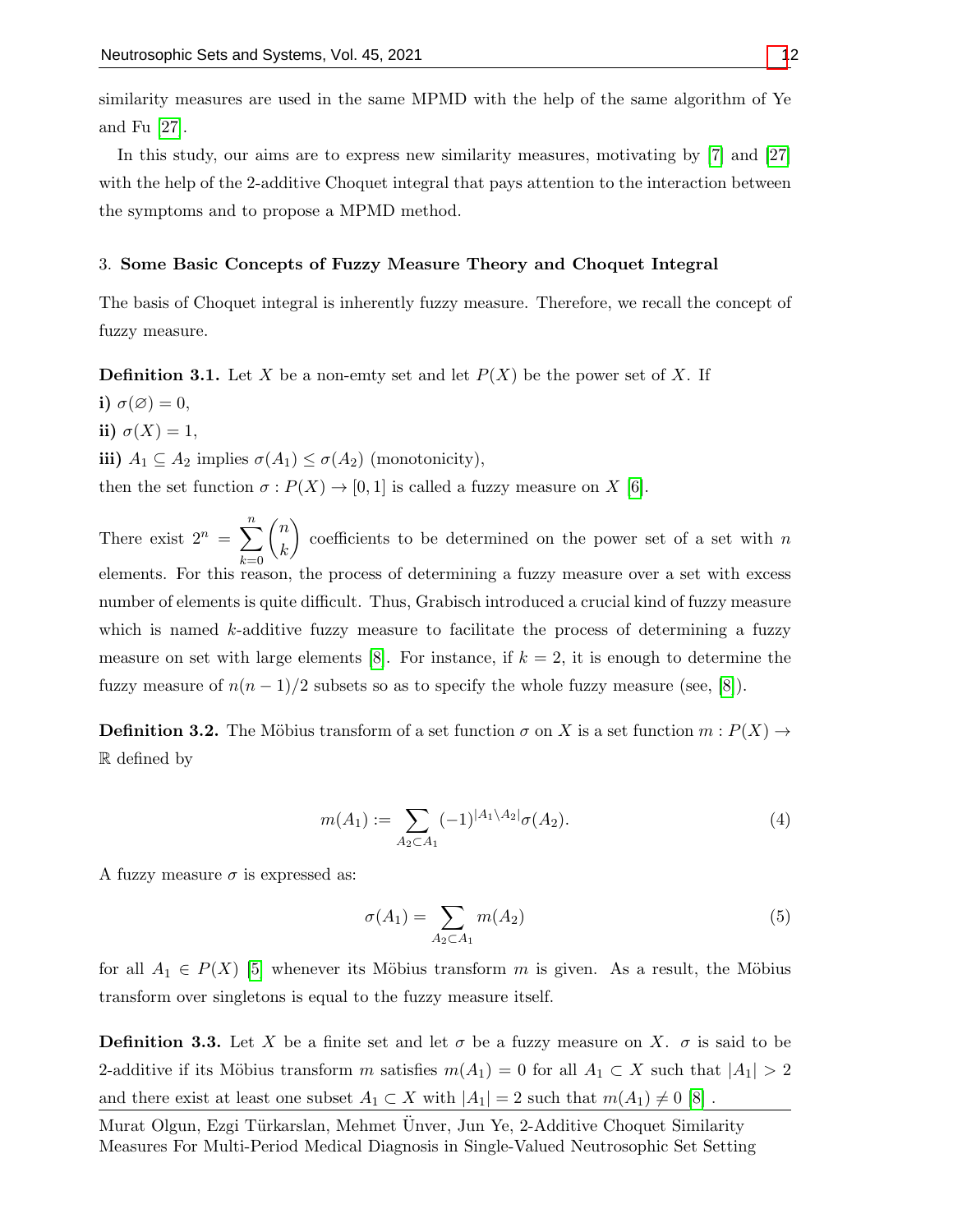The following important theorem gives some properties of the Möbius transform corresponding to a fuzzy measure and they can be used in the fuzzy measure identification process.

<span id="page-5-3"></span>**Theorem 3.4.** [\[5\]](#page-16-12) Let X be a finite set and let  $\sigma : P(X) \to \mathbb{R}$  be a function.  $\sigma$  is a fuzzy measure on  $X$  if and only if its Möbius transform m satisfies

*i)* 
$$
m(\emptyset) = 0
$$
,  
\n*ii)*  $\sum_{A_1 \subset X} m(A_1) = 1$ ,  
\n*iii)*  $\sum_{\xi \in A_2 \subset A_1} m(A_2) \ge 0$ , for all  $A_1 \subset X$  and for all  $\xi \in A_1$ .

Another crucial notion that is related to the fuzzy measure theory is the concept of interaction index (see, e.g., [\[8\]](#page-16-11)). The following theorem gives the relationship between the interaction index and the Möbius transform of a fuzzy measure.

<span id="page-5-0"></span>**Theorem 3.5.** [\[8\]](#page-16-11) Let X be a finite set and let m be the Möbius transform of a fuzzy measure on X. The interaction index I satisfies

$$
I(A_1) = \sum_{k=0}^{|X \setminus A_1|} \frac{1}{k+1} \sum_{\substack{A_2 \subset X \setminus A_1 \\ |A_2| = k}} m(A_1 \cup A_2)
$$
 (6)

for any  $A_1 \subset X$ .

From Theorem [3.5,](#page-5-0) we have

<span id="page-5-2"></span>
$$
I(A_1) = \begin{cases} m(A_1), & |A_1| = 2\\ 0, & |A_1| > 2 \end{cases}
$$
 (7)

whenever the fuzzy measure is 2-additive [\[8\]](#page-16-11). Interaction between at most two criteria can exist whenever the fuzzy measure is 2-additive. That is, there is no interaction between more than two criteria when  $\sigma$  is 2-additive.

Let  $X = \{\xi_1, ..., \xi_n\}$  be a finite set and let  $I_{ij} := I(\{\xi_i, \xi_j\})$ .

- (1) If  $I_{ij} > 0$ , then there is a positive interaction between the criteria  $\xi_i$  and  $\xi_j$ , and when they come together, their severity increases.
- (2) If  $I_{ij} < 0$ , then there is negative interaction between the criteria  $\xi_i$  and  $\xi_j$ , and one of the criteria is more redundant. When these two criteria come together, their severity decreases.
- (3) If  $I_{ij} = 0$ , then there is no interaction between the criteria  $\xi_i$  and  $\xi_j$  and they are independent from each other.

<span id="page-5-1"></span>**Definition 3.6.** Let  $X = \{\xi_1, ..., \xi_n\}$  be a finite set and let  $\sigma$  be a fuzzy measure on X. The Choquet integral [\[6\]](#page-16-7) of a function  $f : X \to [0,1]$  with respect to  $\sigma$  is defined by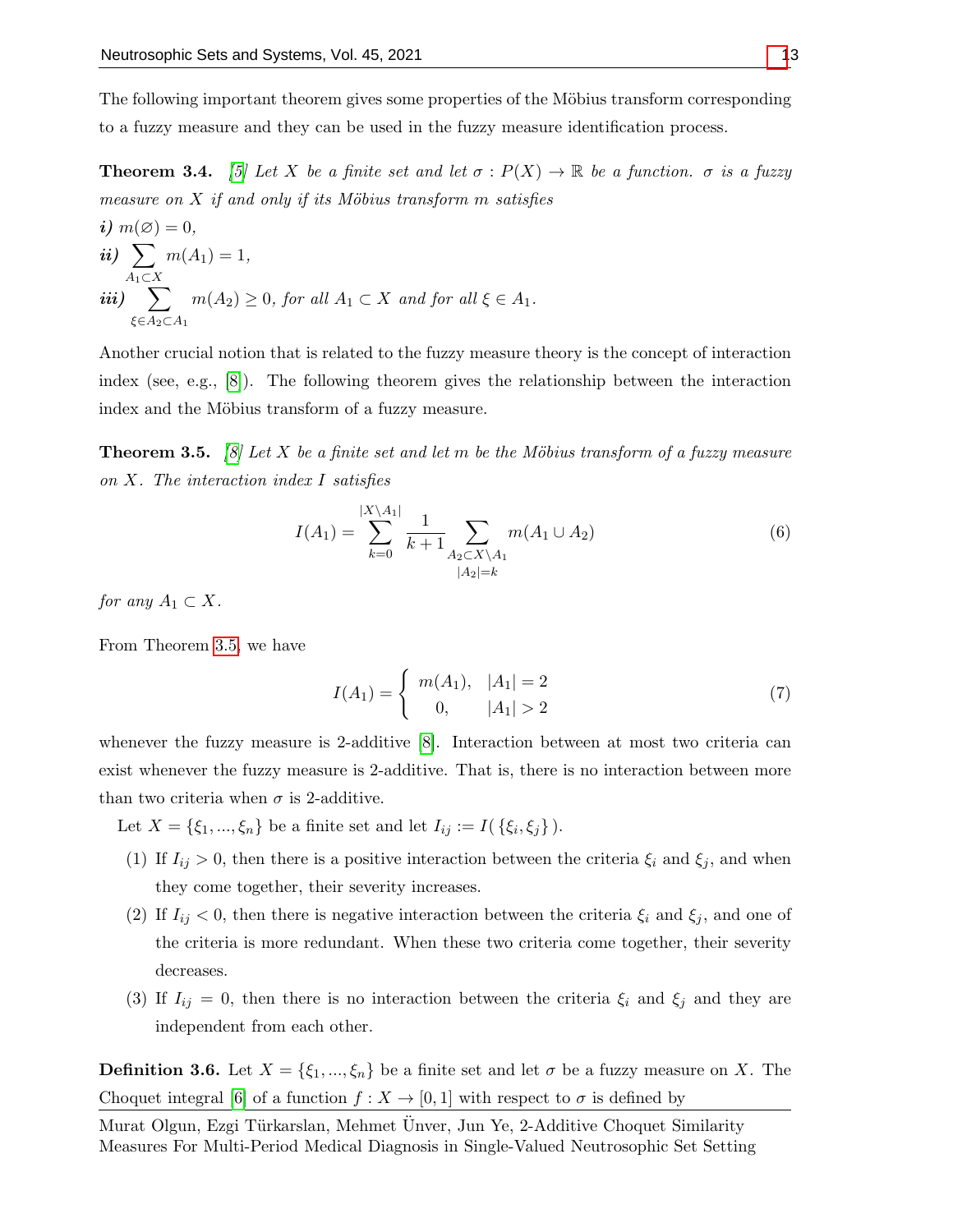$$
(C)\int\limits_X f\,d\sigma := \sum_{k=1}^n \left(f(\xi_{(k)}) - f(\xi_{(k-1)})\right)\sigma(E_{(k)}),\tag{8}
$$

where the sequence  $\{\xi_{(k)}\}_{k=0}^n$  is the permutation of the sequence  $\{\xi_k\}_{k=0}^n$  such that  $0 :=$  $f(\xi_{(0)}) \leq f(\xi_{(1)}) \leq f(\xi_{(2)}) \leq \ldots \leq f(\xi_{(n)})$  and  $E_{(k)} := \{\xi_{(k)}, \xi_{(k+1)}, \ldots, \xi_{(n)}\}.$ 

If the fuzzy measure is 2-additive Definition [3.6](#page-5-1) is equivalent to following expressions:

<span id="page-6-1"></span>
$$
(C_{2-add.}) \int\limits_X f \, d\sigma =: \sum_{\xi_i \in X} m_i \, f(\xi_i) + \sum_{\{\xi_i, \xi_j\} \subseteq X} m_{ij} \min(f(\xi_i), f(\xi_j)) \tag{9}
$$

where m is the Möbius transform of a 2-additive fuzzy measure  $\sigma$  on X and  $m_i := m(\{\xi_i\}),$  $m_{ij} := m(\{\xi_i, \xi_j\})$  [\[13,](#page-16-13) [14\]](#page-16-14).

From [\(7\)](#page-5-2) and [\(9\)](#page-6-1), we see that interaction indices are enough to calculate the Choquet integral with respect to a 2-additive fuzzy measure. Therefore, in Section [5](#page-10-0) we use interaction indices.

## <span id="page-6-0"></span>4. 2-ADDITIVE CHOQUET SIMILARITY MEASURES FOR SVNSs

In this section, we propose four new similarity measures for SVNSs by using a 2-additive Choquet integral and we give some propositions associated with these similarity measures. Moreover, the proposed similarity measures are integrated into a MPMD method with the help of the Choquet integral. Motivating by [\[7\]](#page-16-6) and [\[27\]](#page-17-9), now we define the following similarity measures.

<span id="page-6-2"></span>**Definition 4.1.** Let  $X = \{\xi_1, ..., \xi_n\}$  be a finite set, let  $\tilde{A}_1$  and  $\tilde{A}_2$  be two SVNSs of X and let  $\sigma$  be a 2-additive fuzzy measure on X. Two 2-additive Choquet similarity measures are given with

$$
W_{T_1}^{(C_2 - add.,\sigma)}(\tilde{A}_1, \tilde{A}_2) := 1 - (C_{2-add.}) \int\limits_X f_{\tilde{A}_1, \tilde{A}_2}^{(1)} d\sigma \tag{10}
$$

$$
W_{T_2}^{(C_{2-add.},\sigma)}(\tilde{A}_1, \tilde{A}_2) := 1 - (C_{2-add.}) \int\limits_X f_{\tilde{A}_1, \tilde{A}_2}^{(2)} d\sigma \tag{11}
$$

where

$$
f_{\tilde{A}_1, \tilde{A}_2}^{(1)}(\xi_j) := \max \left( \left| T_{\tilde{A}_1}(\xi_j) - T_{\tilde{A}_2}(\xi_j) \right|, \left| I_{\tilde{A}_1}(\xi_j) - I_{\tilde{A}_2}(\xi_j) \right|, \left| F_{\tilde{A}_1}(\xi_j) - F_{\tilde{A}_2}(\xi_j) \right| \right), \quad (12)
$$

$$
f_{\tilde{A}_1,\tilde{A}_2}^{(2)}(\xi_j) := \frac{\left|T_{\tilde{A}_1}(\xi_j) - T_{\tilde{A}_2}(\xi_j)\right| + \left|I_{\tilde{A}_1}(\xi_j) - I_{\tilde{A}_2}(\xi_j)\right| + \left|F_{\tilde{A}_1}(\xi_j) - F_{\tilde{A}_2}(\xi_j)\right|}{3},\tag{13}
$$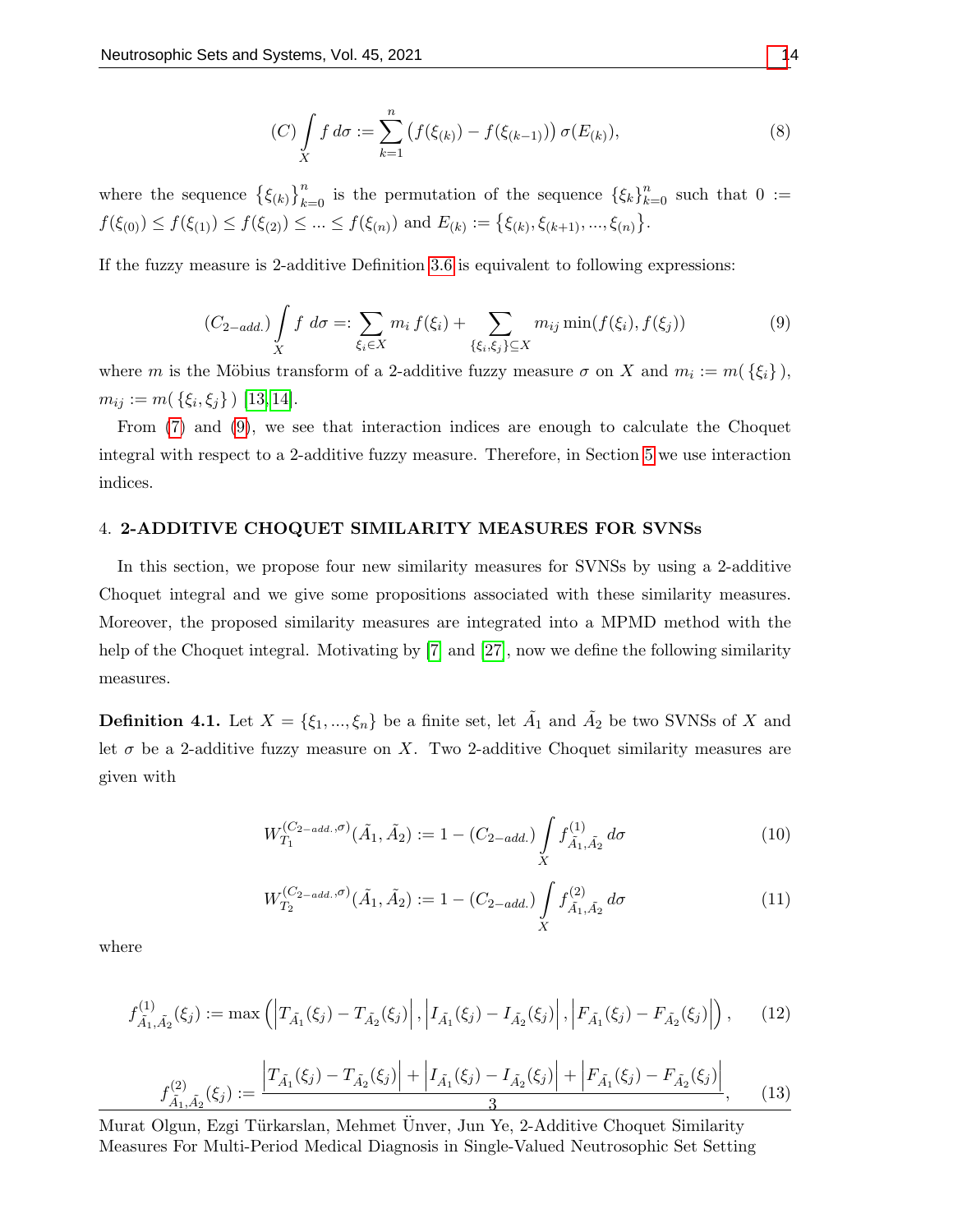for  $j = 1, ..., n$ .

<span id="page-7-1"></span>**Definition 4.2.** Let  $X = \{\xi_1, ..., \xi_n\}$  be a finite set, let  $\tilde{A}_1$  and  $\tilde{A}_2$  be two SVNSs of X and let  $\sigma$  be a 2-additive fuzzy measure on X. Two 2-additive Choquet similarity measures are given with

$$
W_{T_3}^{(C_2 - \nabla, \sigma)}(\tilde{A}_1, \tilde{A}_2) := 1 - (C_{2 - \nabla}) \int\limits_X f_{\tilde{A}_1, \tilde{A}_2}^{(3)} d\sigma \tag{14}
$$

$$
W_{T_4}^{(C_{2-add.}, \sigma)}(\tilde{A}_1, \tilde{A}_2) := 1 - (C_{2-add.}) \int\limits_X f_{\tilde{A}_1, \tilde{A}_2}^{(4)} d\sigma \tag{15}
$$

where

$$
f_{\tilde{A}_1,\tilde{A}_2}^{(3)}(\xi_j) := \tan\left[\frac{\pi}{4}\max\left(\left|T_{\tilde{A}_1}(\xi_j) - T_{\tilde{A}_2}(\xi_j)\right|, \left|I_{\tilde{A}_1}(\xi_j) - I_{\tilde{A}_2}(\xi_j)\right|, \left|F_{\tilde{A}_1}(\xi_j) - F_{\tilde{A}_2}(\xi_j)\right|\right)\right],
$$
\n(16)

and

$$
f_{\tilde{A}_1,\tilde{A}_2}^{(4)}(\xi_j) := \tan\left[\frac{\pi}{12}\left(\left|T_{\tilde{A}_1}(\xi_j) - T_{\tilde{A}_2}(\xi_j)\right| + \left|I_{\tilde{A}_1}(\xi_j) - I_{\tilde{A}_2}(\xi_j)\right| + \left|F_{\tilde{A}_1}(\xi_j) - F_{\tilde{A}_2}(\xi_j)\right|\right)\right],
$$
\n(17)

for  $j = 1, ..., n$ .

Note here that, if we consider additive measures, then we obtain the similarity measures of [\[7\]](#page-16-6) and [\[27\]](#page-17-9).

<span id="page-7-0"></span>**Proposition 4.3.** Let X be a finite set and let  $\tilde{A}_1$  and  $\tilde{A}_2$  be two SVNSs in X. The 2-additive Choquet similarity measure  $W_T^{(C_{2-add.},\sigma)}$  $T_i^{(C_2 = add, o)}$  for  $i = 1, 2, 3, 4$  satisfies the following properties:

$$
\begin{aligned} \n(\mathbf{P_1}) \ 0 &\le W_{T_i}^{(C_{2-add.},\sigma)}(\tilde{A}_1, \tilde{A}_2) \le 1; \\ \n(\mathbf{P_2}) \ W_{T_i}^{(C_{2-add.},\sigma)}(\tilde{A}_1, \tilde{A}_2) &= W_{T_i}^{(C_{2-add.},\sigma)}(\tilde{A}_2, \tilde{A}_1); \\ \n(\mathbf{P_3}) \ \tilde{A}_1 &= \tilde{A}_2 \ \text{if and only if} \ W_{T_i}^{(C_{2-add.},\sigma)}(\tilde{A}_1, \tilde{A}_2) = 1, \n\end{aligned}
$$

$$
(\mathbf{P_4}) \text{ If } \tilde{A_3} \text{ is a SVMS on } X \text{ and } \tilde{A_1} \subseteq \tilde{A_2} \subseteq \tilde{A_3}, \text{ then}
$$

$$
W_{T_i}^{(C_{2-add.}, \sigma)}(\tilde{A}_1, \tilde{A}_3) \leq W_{T_i}^{(C_{2-add.}, \sigma)}(\tilde{A}_1, \tilde{A}_2)
$$

and

$$
W_{T_i}^{(C_{2-add.}, \sigma)}(\tilde{A}_1, \tilde{A}_3) \leq W_{T_i}^{(C_{2-add.}, \sigma)}(\tilde{A}_2, \tilde{A}_3).
$$

Murat Olgun, Ezgi Türkarslan, Mehmet Ünver, Jun Ye, 2-Additive Choquet Similarity Measures For Multi-Period Medical Diagnosis in Single-Valued Neutrosophic Set Setting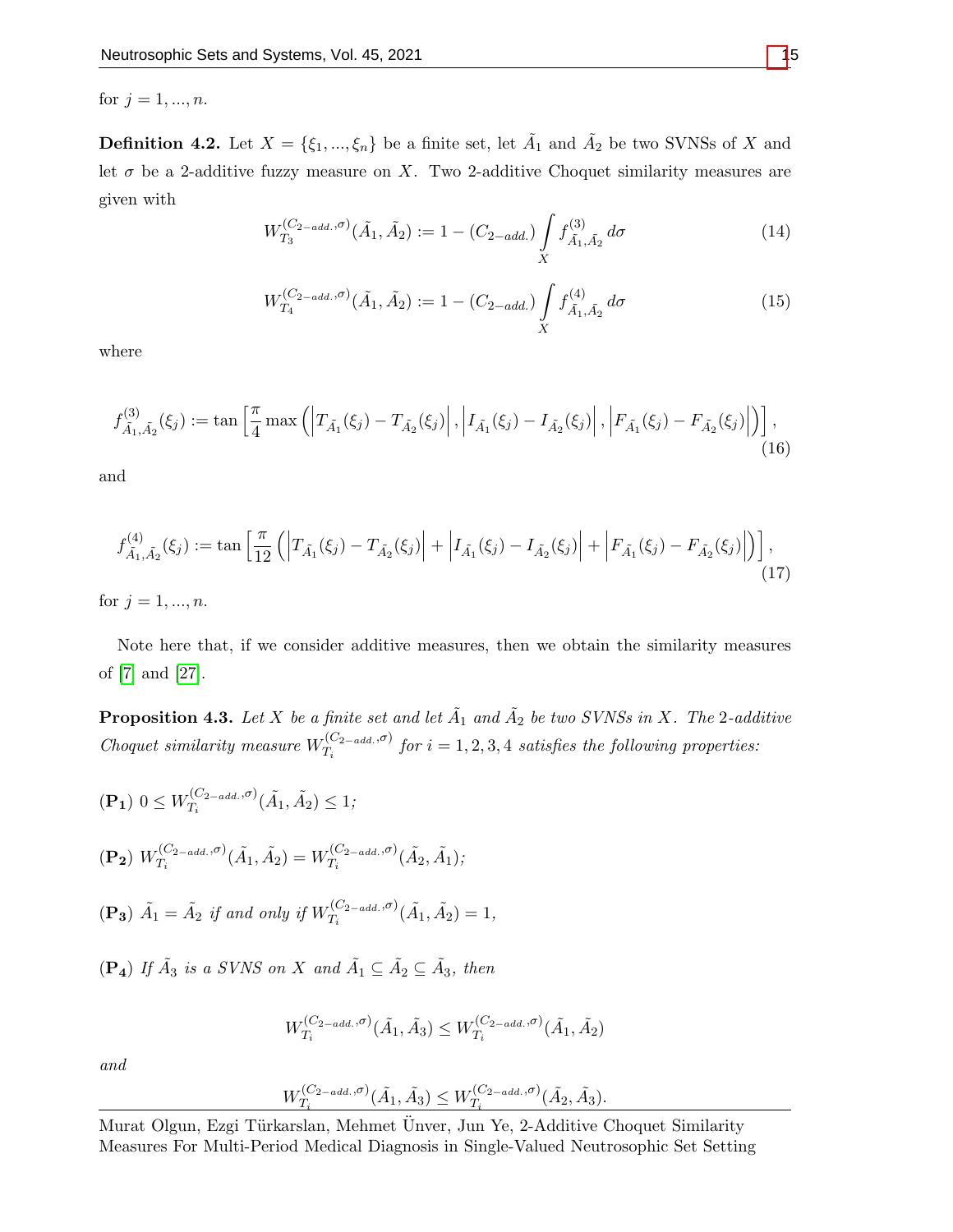*Proof.* (P<sub>1</sub>) Since  $T, I, F: X \to [0, 1]$ , we have  $\left|T_{\tilde{A_1}}(\xi_j) - T_{\tilde{A_2}}(\xi_j)\right|$ ,  $\left| I_{\tilde{A}_1}(\xi_j) - I_{\tilde{A}_2}(\xi_j) \right|, \left| F_{\tilde{A}_1}(\xi_j) - F_{\tilde{A}_2}(\xi_j) \right| \in [0,1].$  So, we obtain  $f_{\tilde{A}_1}^{(1)}$  $\stackrel{(1)}{\tilde{A}_{1},\tilde{A}_{2}}(\xi_{j}),\ f^{(2)}_{\tilde{A}_{1},\tilde{A}_{2}}$  $A_{\tilde{A}_1,\tilde{A}_2}^{(2)}(\xi_j) \in [0,1],$ for  $j = 1, ..., n$ . Moreover, since the value of the tangent function is within [0,1] when  $\xi \in [0, \pi/4],$  we obtain  $f_{\tilde{\lambda}}^{(3)}$  $A^{(3)}_{\tilde{A}_1,\tilde{A}_2}(\xi_j), f^{(4)}_{\tilde{A}_1,\tilde{A}_2}(\xi_j) \in [0,1]$  for  $j = 1,...,n$ . As the Choquet integral is monotone, we have  $0 \leq W_{T}^{(C_{2-add.}, \sigma)}$  $T_i^{(C_{2-add.}, \sigma)}(\tilde{A}_1, \tilde{A}_2) \leq 1$ , for  $i = 1, 2, 3, 4$ .  $(\mathbf{P_2})$  Since  $f_{\tilde{\Lambda}}^{(k)}$  $f^{(k)}_{\tilde{A_1},\tilde{A_2}}(\xi_j) = f^{(k)}_{\tilde{A_2},\tilde{A_2}}$  $A_{\tilde{A}_2,\tilde{A}_1}^{(k)}(\xi_j)$  for any  $j = 1, ..., n$  and  $k = 1, 2, 3, 4$ , the proof is trivial. (P<sub>3</sub>) If  $\tilde{A}_1 = \tilde{A}_2$ , then  $T_{\tilde{A}_1}(\xi_j) = T_{\tilde{A}_2}(\xi_j)$ ,  $I_{\tilde{A}_1}(\xi_j) = I_{\tilde{A}_2}(\xi_j)$  and  $F_{\tilde{A}_1}(\xi_j) = F_{\tilde{A}_2}(\xi_j)$ for  $j = 1, ..., n$ . Then, we have  $f_{\tilde{\lambda}}^{(k)}$  $A_{\tilde{A}_1,\tilde{A}_2}^{(k)}(\xi_j) = 0$  for  $k = 1, 2, 3, 4$ . Therefore, we obtain that  $W_{T_i}^{(C_{2-add.},\sigma)}$  $T_i^{(C_{2-add.}, \sigma)}(\tilde{A}_1, \tilde{A}_2) = 1$  for  $i = 1, 2, 3, 4$ . Conversely, assume that  $W^{(C_{2-add.},\sigma)}_{T_{i}}$  $T_i^{(C_{2-add.},\sigma)}(\tilde{A}_1,\tilde{A}_2)=1$ , for  $i=1,2,3,4$ . This implies  $f_{A,B}^{(k)}(\xi_j)=0$ , for  $k=1,2,3,4$ . Thus, we obtain  $\left|T_{\tilde{A_1}}(\xi_i) - T_{\tilde{A_2}}(\xi_i)\right| = 0, \left|I_{\tilde{A_1}}(\xi_i) - I_{\tilde{A_2}}(\xi_i)\right|$  $= 0$  and  $\left| F_{\tilde{A}_1}(\xi_i) - F_{\tilde{A}_2}(\xi_i) \right| = 0$ , and  $\tan 0 = 0$ . Therefore, we have  $T_{\tilde{A}_1}(\xi_j) = T_{\tilde{A}_2}(\xi_j)$ ,  $I_{\tilde{A}_1}(\xi_j) = I_{\tilde{A}_2}(\xi_j)$  and  $F_{\tilde{A}_1}(\xi_j) = F_{\tilde{A}_2}(\xi_j)$ , for  $j = 1, ..., n$ . Hence,  $\tilde{A}_1 = \tilde{A}_2$ .  $(\mathbf{P}_4)$  If  $\tilde{A}_1 \subseteq \tilde{A}_2 \subseteq \tilde{A}_3$  then  $T_{\tilde{A}_1}(\xi_j) \leq T_{\tilde{A}_2}(\xi_j) \leq T_{\tilde{A}_3}(\xi_j)$ ,  $I_{\tilde{A}_1}(\xi_j) \geq I_{\tilde{A}_2}(\xi_j) \geq I_{\tilde{A}_3}(\xi_j)$  and  $F_{\tilde{A_1}}(\xi_j) \ge F_{\tilde{A_2}}(\xi_j) \ge F_{\tilde{A_3}}(\xi_i)$ , for all  $j = 1, ..., n$ . Thus, we have

$$
\left|T_{\tilde{A}_{1}}(\xi_{j})-T_{\tilde{A}_{2}}(\xi_{j})\right| \leq \left|T_{\tilde{A}_{1}}(\xi_{j})-T_{\tilde{A}_{3}}(\xi_{j})\right|, \left|T_{\tilde{A}_{2}}(\xi_{j})-T_{\tilde{A}_{3}}(\xi_{j})\right| \leq \left|T_{\tilde{A}_{1}}(\xi_{j})-T_{\tilde{A}_{3}}(\xi_{j})\right|,
$$
  
\n
$$
\left|I_{\tilde{A}_{1}}(\xi_{j})-I_{\tilde{A}_{2}}(\xi_{j})\right| \leq \left|I_{\tilde{A}_{1}}(\xi_{j})-I_{\tilde{A}_{3}}(\xi_{j})\right|, \left|I_{\tilde{A}_{2}}(\xi_{j})-I_{\tilde{A}_{3}}(\xi_{j})\right| \leq \left|I_{\tilde{A}_{1}}(\xi_{j})-I_{\tilde{A}_{3}}(\xi_{j})\right|,
$$
  
\n
$$
\left|F_{\tilde{A}_{1}}(\xi_{j})-F_{\tilde{A}_{2}}(\xi_{j})\right| \leq \left|F_{\tilde{A}_{1}}(\xi_{j})-F_{\tilde{A}_{3}}(\xi_{j})\right|, \left|F_{\tilde{A}_{2}}(\xi_{j})-F_{\tilde{A}_{3}}(\xi_{j})\right| \leq \left|F_{\tilde{A}_{1}}(\xi_{j})-F_{\tilde{A}_{3}}(\xi_{j})\right|.
$$

So, we obtain  $f_{\tilde{\Lambda}}^{(k)}$  $f_{\tilde{A_1},\tilde{A_2}}^{(k)}(\xi_j) \leq f_{\tilde{A_1},\tilde{A_2}}^{(k)}$  $f_{\tilde{A_1},\tilde{A_3}}^{(k)}(\xi_j)$  and  $f_{\tilde{A_2},}^{(k)}$  $f_{\tilde{A_2}, \tilde{A_3}}^{(k)}(\xi_j) \leq f_{\tilde{A_1}, \tilde{A_2}}^{(k)}$  $\tilde{A}_{1,\tilde{A}_{3}}^{(k)}(\xi_{j}),$  for  $k=1,2$ . Moreover, since the tangent function is increasing within the interval  $[0, \pi/4]$ , we obtain  $f_{\tilde{\lambda}}^{(k)}$  $f_{\tilde{A_1},\tilde{A_2}}^{(k)}(\xi_j) \leq f_{\tilde{A_1},\tilde{A_2}}^{(k)}$  $\tilde{A}_1, \tilde{A}_3$  $(\xi_j)$ and  $f_{\tilde{i}}^{(k)}$  $f_{\tilde{A_1},\tilde{A_2}}^{(k)}(\xi_i) \leq f_{\tilde{A_1},\tilde{A_2}}^{(k)}$  $\tilde{A}_{1,\tilde{A}_3}(\xi_i)$ , for  $k = 3, 4$ . Therefore, from monotonicity of the Choquet integral and definition of proposed similarity measures, we have  $W_T^{(C_{2-add.},\sigma)}$  $T_i^{(C_{2-add.},\sigma)}(\tilde{A}_1,\tilde{A}_3) \ \leq$  $W^{(C_{2-add.},\sigma)}_{T}$  $W^{(C_{2-add.},\sigma)}_{T_i}(\tilde{A_1},\tilde{A_2})$  and  $W^{(C_{2-add.},\sigma)}_{T_i}$  $W^{(C_{2-add.},\sigma)}_{T_i}(\tilde{A}_1,\tilde{A_3})\leq W^{(C_{2-add.},\sigma)}_{T_i}$  $T_i^{(C_{2-add.}, \sigma)}(\tilde{A}_2, \tilde{A}_3)$ , for  $i = 1, 2, 3, 4$ . Hence, the proof is completed.  $\Box$ 

**Remark 4.4.** In the proof of Proposition [4.3](#page-7-0) we assume that  $0 < \sigma(A) < 1$  where  $A \neq \emptyset$ , X, which is consistent with the nature of the decision making.

Note that, the proposed similarity measures take into account the interaction between symptoms thanks to Choquet integral. If we consider an additive measure instead of a fuzzy measure, then the similarity measures proposed in Definition 4.[1](#page-6-2) and 4.[2](#page-7-1) reduced to the weighted similarity measures in [\[7,](#page-16-6) [27\]](#page-17-9).

Now, we construct a MPMD method by using proposed 2-additive Choquet similarity measures.

Murat Olgun, Ezgi Türkarslan, Mehmet Ünver, Jun Ye, 2-Additive Choquet Similarity Measures For Multi-Period Medical Diagnosis in Single-Valued Neutrosophic Set Setting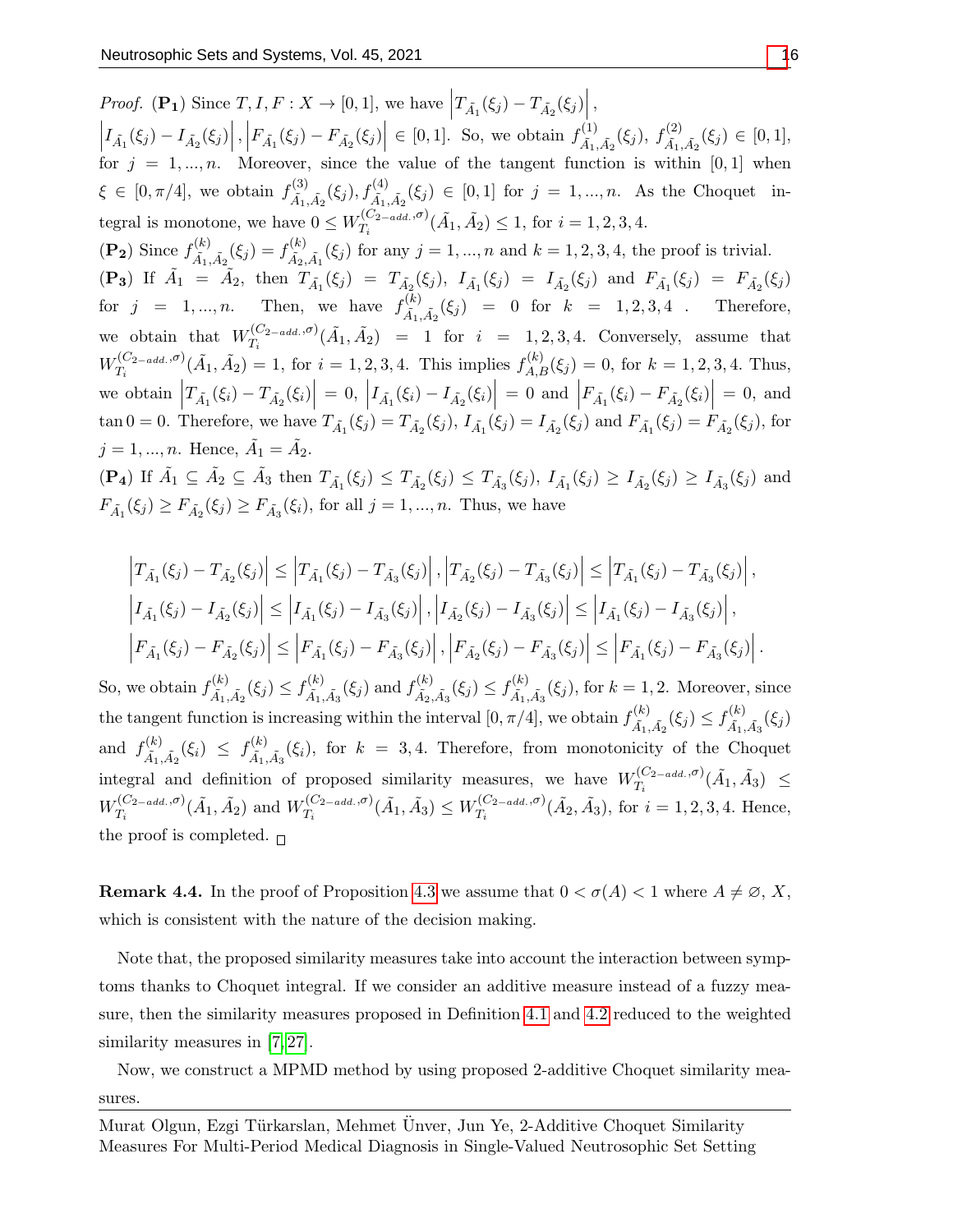**Step1:** Let  $X = \{\xi_1, ..., \xi_m\}$  be a set of symptoms. In this step, we will use the Möbius transform to construct a 2-additive fuzzy measure. We assume that the weights of the criteria are given and each weight is considered as the fuzzy measure of the corresponding singleton (criteria). The fuzzy measure  $\sigma$  will be constructed with the help of interaction indices (see Subsection [5.1\)](#page-10-1).

**Step2:** Let  $T = \{t_1, ..., t_q\}$  be a set of periods and let  $D = \{D_1, ..., D_n\}$  be the set of diseases. For a patient  $P_s$  with various symptoms, SVNV between a patient and jth symptom  $\xi_j$  for  $j = 1, ..., m$  in the kth period  $t_k$  for  $k = 1, ..., q$  is indicated with  $\left\langle T_s^{(t_k)}(\xi_j), I_s^{(t_k)}(\xi_j), F_s^{(t_k)}(\xi_j) \right\rangle$ . Moreover, the SVNV between the jth symptom  $\xi_j$  for  $j = 1, ..., m$  and the *i*th noted disease  $D_i$  for  $i = 1, ..., n$  is indicated  $\langle T_{D_i}(\xi_j), I_{D_i}(\xi_j), F_{D_i}(\xi_j) \rangle$ . The similarity measures between a patient  $P_s$  and the noted disease  $D_i$  for  $i = 1, ..., n$  in each period  $t_k$  for  $k = 1, ..., q$  are calculated by using following formulas:

$$
W_{T_l}^{(C_{2-add.}, \sigma)}(t_k) := 1 - (C_{2-add.}) \int\limits_X f_{P_s, D_i}^{(l)}(\xi_j) d\sigma \tag{18}
$$

for  $l = 1, 2, 3, 4$  where

$$
f_{P_s,D_i}^{(1)}(\xi_j) := \max\left( \left| T_s^{(t_k)}(\xi_j) - T_{D_i}(\xi_j) \right|, \left| I_s^{(t_k)}(\xi_j) - I_{D_i}(\xi_j) \right|, \left| F_s^{(t_k)}(\xi_j) - F_{D_i}(\xi_j) \right| \right), \quad (19)
$$

$$
f_{P_s,D_i}^{(2)}(\xi_j) := \frac{\left|T_s^{(t_k)}(\xi_j) - T_{D_i}(\xi_j)\right| + \left|I_s^{(t_k)}(\xi_j) - I_{D_i}(\xi_j)\right| + \left|F_s^{(t_k)}(\xi_j) - F_{D_i}(\xi_j)\right|}{3},\tag{20}
$$

$$
f_{P_s,D_i}^{(3)}(\xi_j) := \tan\left[\frac{\pi}{4}\max\left(\left|T_s^{(t_k)}(\xi_j) - T_{D_i}(\xi_j)\right|, \left|I_s^{(t_k)}(\xi_j) - I_{D_i}(\xi_j)\right|, \left|F_s^{(t_k)}(\xi_j) - F_{D_i}(\xi_j)\right|\right)\right],\tag{21}
$$

$$
f^{(4)}(\xi_j) := \tan\left[\frac{\pi}{12}\left(\left|T_s^{(t_k)}(\xi_j) - T_{D_i}(\xi_j)\right| + \left|I_s^{(t_k)}(\xi_j) - I_{D_i}(\xi_j)\right| + \left|F_s^{(t_k)}(\xi_j) - F_{D_i}(\xi_j)\right|\right)\right].
$$
\n(22)

**Step3:** We assume that a fuzzy measure  $\eta$  is given on the set of periods. We aggregate similarities obtained in Step 2 with respect to periods by using Choquet integral. We obtain the aggregated value  $M_f^{(C,\eta)}$  $f_l^{(C,\eta)}(P_s, D_i)$  for each  $l = 1, 2, 3, 4$  by the following formula:

$$
M_{f_l}^{(C,\eta)}(P_s, D_i) := (C) \int\limits_X W_{T_l}^{(C_{2-add.}, \sigma)} d\eta := \sum_{k=1}^q \left( W_{T_l}^{(C_{2-add.}, \sigma)}(t_{(k)}) - W_{T_l}^{(C_{2-add.}, \sigma)}(t_{(k-1)}) \right) \eta(E_{(k)}),
$$
\n(23)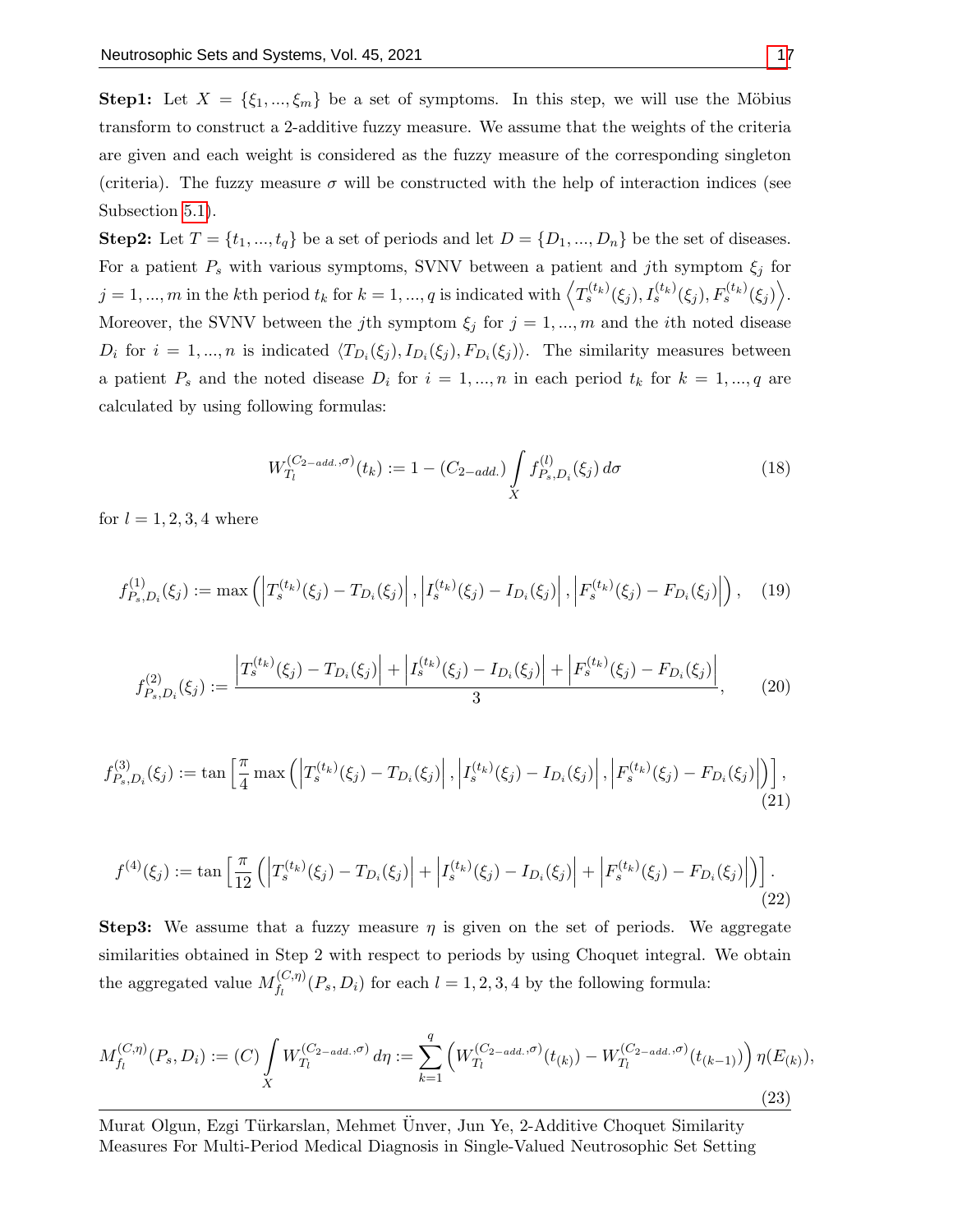where the sequence  $\{t_{(k)}\}_{k=0}^q$  is a new permutation of the sequence  $\{t_k\}_{k=0}^q$  such that  $0$  :=  $W_{T_i}^{(C_{2-add.}, \sigma)}$  $\int_{T_l}^{(C_{2-add.},\sigma)}(t_{(0)}) \leq W_{T_l}^{(C_{2-add.},\sigma)}$  $W_{T_l}^{(C_{2-add.},\sigma)}(t_{(1)}) \leq ... \leq W_{T_l}^{(C_{2-add.},\sigma)}$  $T_l^{(C_2 = add.}, \sigma)}(t_{(q)})$  and  $E_{(k)}$  :=  $\{t_{(k)}, t_{(k+1)}, ..., t_{(q)}\}.$ 

**Step4:** We rank all the weighted measures of  $M_f^{(C,\eta)}$  $f_i^{(C,\eta)}(P_s, D_i)$  for  $i = 1, ..., n$  in a descending order and give a proper diagnosis relative to the maximum weighted measure value.

#### <span id="page-10-0"></span>5. MULTI-PERIOD MEDICAL DIAGNOSIS PROBLEM

In this section, we implement the proposed method to a MPMD problem from the literature. Then we compare our results with those obtained by Chou et al. [\[7\]](#page-16-6) and Ye and Fu [\[27\]](#page-17-9).

#### <span id="page-10-1"></span>5.1. Illustrative Example

Example 5.1. Let us consider the set of symptoms and diagnoses as follows, respectively:

$$
S = \left\{ \begin{array}{l} \xi_1(\text{Temperature}), \xi_2(\text{Headache}), \xi_3(\text{Stomach pain}), \xi_4(\text{Cough}), \xi_5(\text{Chest pain}) \end{array} \right\}
$$
  

$$
D = \left\{ \begin{array}{l} D_1(\text{Viral fever}), D_2(\text{Malaria}), D_3(\text{Typloid}), D_4(\text{Gastritis}), D_5(\text{Stenocardia}) \end{array} \right\}.
$$

Each diagnosis  $D_i$ ,  $i = 1, 2, 3, 4, 5$ , is given as a SVNSs (see, Table 4 of [\[27\]](#page-17-9)) and the patients  $P_1, P_2, P_3$  and  $P_4$  that have all the symptoms are represented with respect to  $t_1, t_2$  and  $t_3$ periods as SVNV (see, Table 5 of [\[27\]](#page-17-9)).

So as to use the proposed Choquet integral based method, let us construct a 2-additive fuzzy measure  $\sigma$ . For this purpose, the weight of all criteria is taken equally. We use the Möbius transform to determine the fuzzy measures of the remaining two element subsets. We also know that whenever measure is 2-additive, the Möbius transform of subsets of two elements is equal to the interaction index (see Equation [7\)](#page-5-2). As the sum of the Möbius transforms (fuzzy measures) of singletons is equal to 1 we have from (ii) of Theorem [3.4](#page-5-3) that the sum of Möbius transforms of subsets of two elements should be equal to zero.

<span id="page-10-2"></span>Now considering interaction of the symptoms we assign Möbius transforms (interaction indices) to the sets of two elements (see, Table [1\)](#page-10-2).

| $m(\{\xi_1,\xi_2\}) = -0.06 \, m(\{\xi_1,\xi_3\}) = 0 \, m(\{\xi_1,\xi_4\}) = -0.12$ |                                              |                                                        |
|--------------------------------------------------------------------------------------|----------------------------------------------|--------------------------------------------------------|
| $m(\{\xi_1,\xi_5\})=0$                                                               | $m(\{\xi_2,\xi_3\})=0\,m(\{\xi_2,\xi_4\})=0$ |                                                        |
| $m(\{\xi_2,\xi_5\})=0.08$                                                            |                                              | $m(\{\xi_3,\xi_4\})=0 \,   \, m(\{\xi_3,\xi_5\})=0.09$ |
| $m(\{\xi_4,\xi_5\})=0.01$                                                            |                                              |                                                        |

TABLE 1. Möbius Representation of  $\sigma$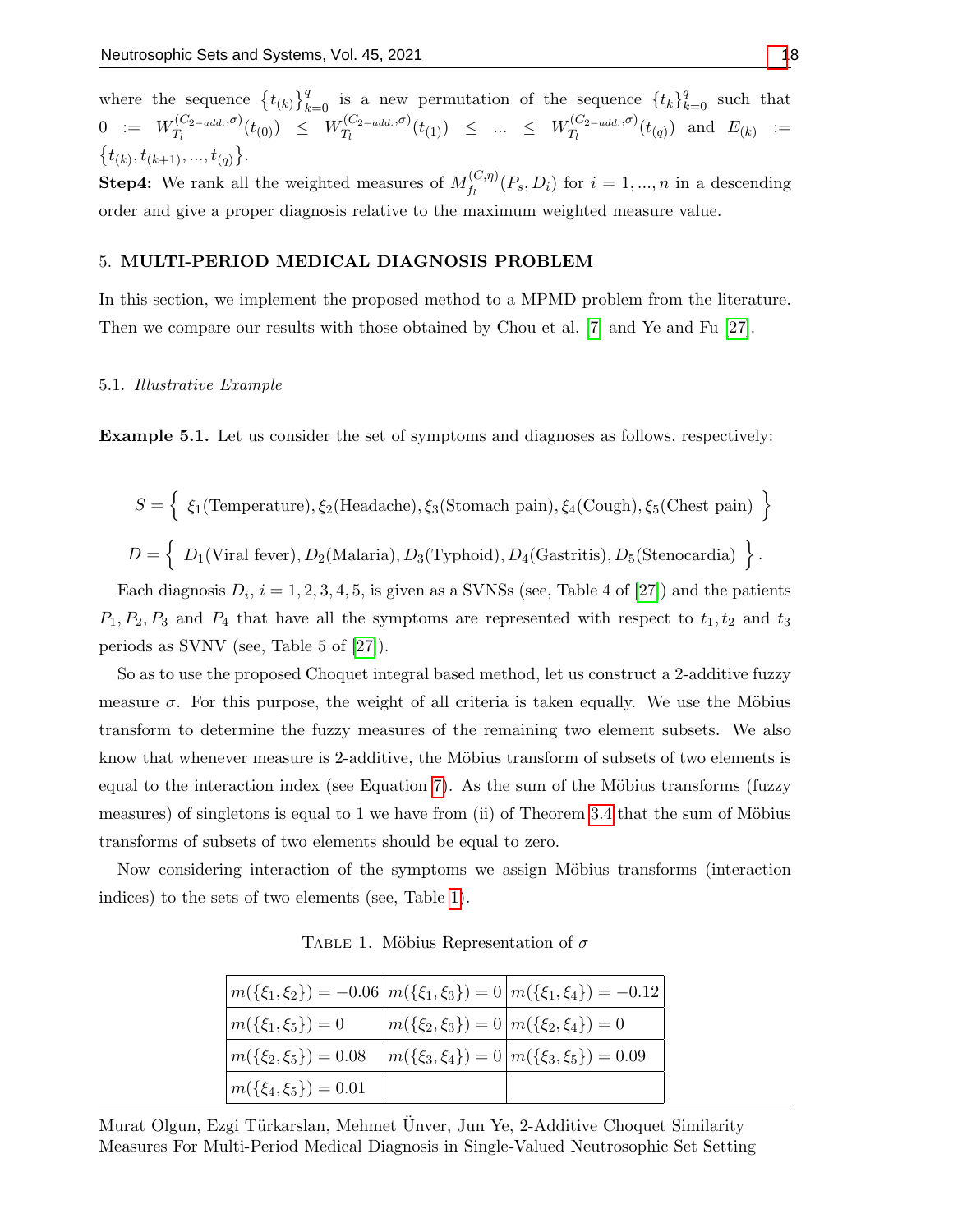For example, since there is a redundancy between the symptoms  $\xi_1, \xi_2$  we assign a negative value for  $I_{1,2} = m_{1,2}$ .

Now, we calculate the similarity between patients and diseases with respect to given symptoms:

<span id="page-11-0"></span>

FIGURE 1.  $W_{T_1}^{(C_{2-add.},\sigma)}$  $T_1^{(C_2 = add.)}$  for given patients with respect to periods

The results in Figure [1](#page-11-0) show that for the  $P_1$ , similarity increase with viral fever, typhoid, gastritis and stenocardia. For the  $P_2$  patient, the similarity of the symptoms with viral fever decreases, while the similarity with malaria increases. For the  $P_3$ , all diseases fluctuate over period. For the  $P_4$ , similarity decrease with viral fever, malaria, gastritis while increases with stenocardia.

The results in Figure [2](#page-12-0) show that for the  $P_1$ , similarity increases with typhoid. Other diseases fluctuate over period For the  $P_2$  patient, the similarity of the symptoms with viral fever and gastritis decreases, while the similarity with malaria increases. For the  $P_3$ , similarity decrease with malaria, typhoid. Other diseases fluctuate over period. For the  $P_4$ , similarity decrease with viral fever while fluctuating other disease over period.

The results in Figure [3](#page-12-1) show that for the  $P_1$ , similarity increases with typhoid. Other diseases fluctuate over period For the  $P_2$  patient, the similarity of the symptoms with viral fever and gastritis decreases, while the similarity with malaria increases. For the  $P_3$ , similarity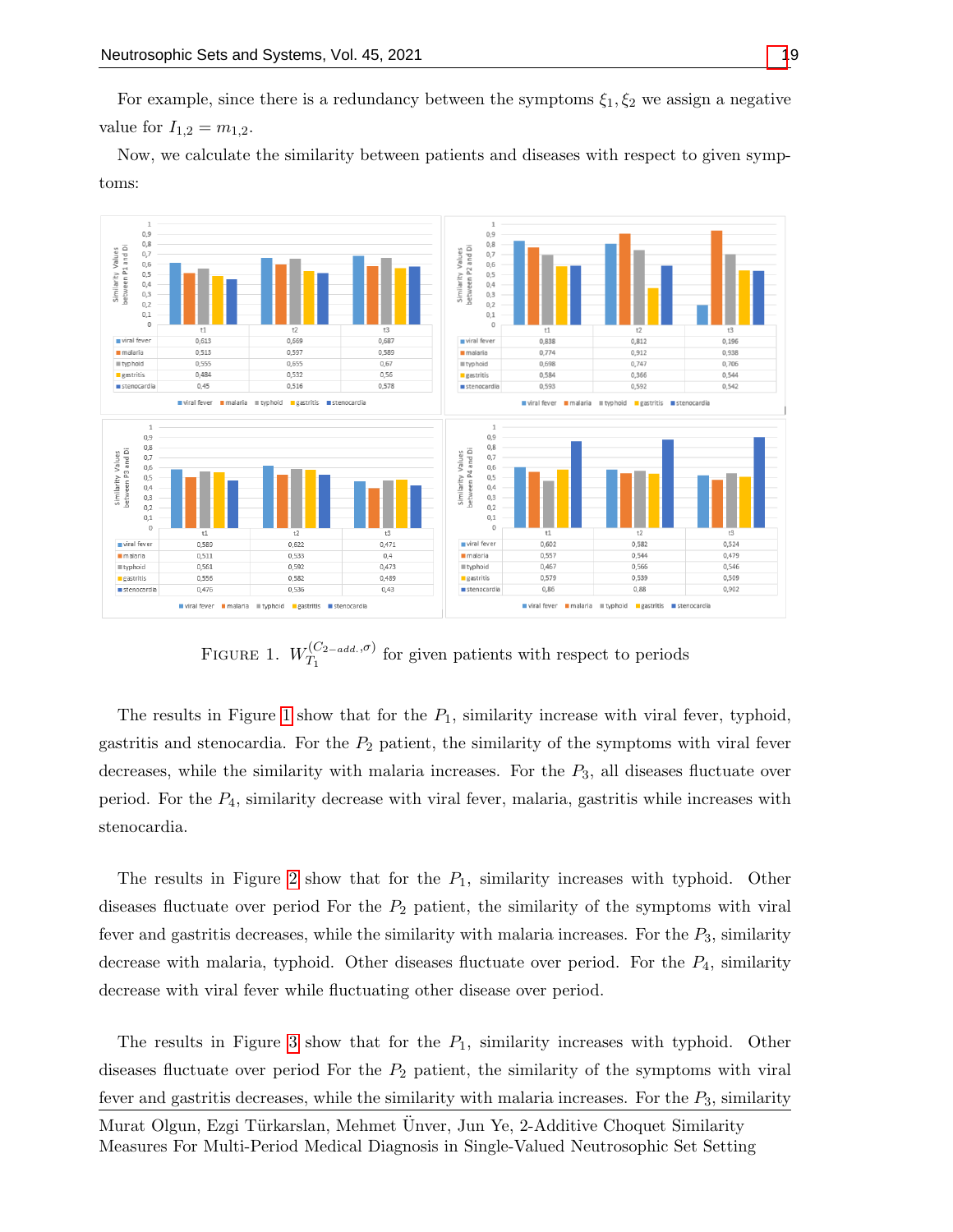<span id="page-12-0"></span>

FIGURE 2.  $W_{T_2}^{(C_{2-add.},\sigma)}$  $T_2^{(C_2 = add.)}$  for given patients with respect to periods

<span id="page-12-1"></span>

FIGURE 3.  $W_{T_A}^{(C_{2-add.},\sigma)}$  $T_4^{(C_2 = add.)}$  for given patients with respect to periods

decrease with viral fever and malaria, typhoid. Other diseases fluctuate over period. For  $P_4$ , similarity decreases with viral fever while increases with gastritis.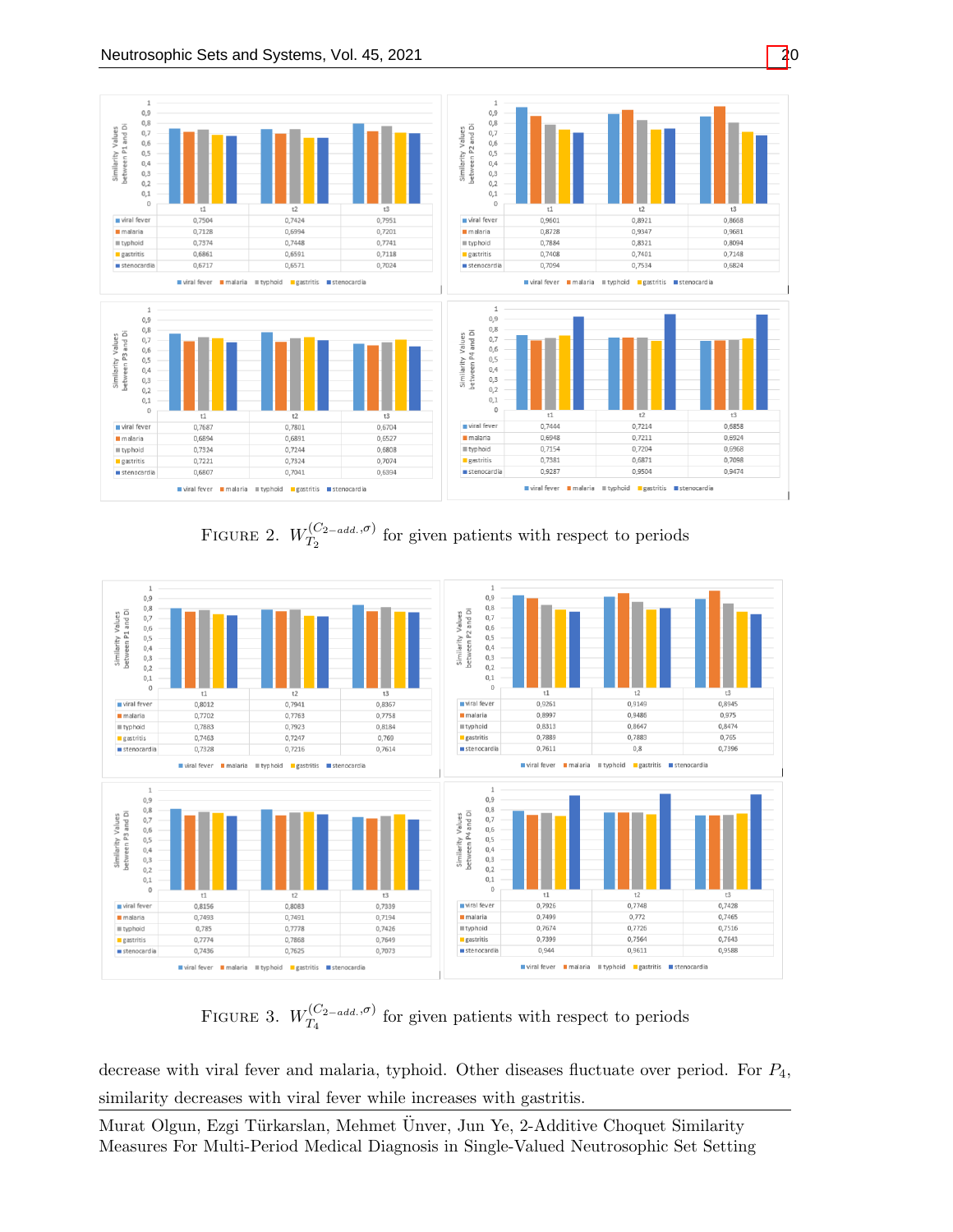For the sake of completeness, we show the calculation of the similarity between  $P_1$  and  $D_1$ with respect to  $W_{T_A}^{(C_{2-add.}, \sigma)}$  $T_4^{(C_2 - add. ,0)}$  and  $t_1$ :

$$
f^{(4)}(\xi_1) = \tan\left[\frac{\pi}{12} \left(|0.8 - 0.4| + |0.6 - 0.6| + |0.5 - 0|\right)\right] = 0.2400,
$$
  
\n
$$
f^{(4)}(\xi_2) = \tan\left[\frac{\pi}{12} \left(|0.5 - 0.3| + |0.4 - 0.2| + |0.3 - 0.5|\right)\right] = 0.1583,
$$
  
\n
$$
f^{(4)}(\xi_3) = \tan\left[\frac{\pi}{12} \left(|0.2 - 0.1| + |0.1 - 0.3| + |0.3 - 0.7|\right)\right] = 0.1853,
$$
  
\n
$$
f^{(4)}(\xi_4) = \tan\left[\frac{\pi}{12} \left(|0.7 - 0.4| + |0.6 - 0.3| + |0.3 - 0.3|\right)\right] = 0.1583,
$$
  
\n
$$
f^{(4)}(\xi_5) = \tan\left[\frac{\pi}{12} \left(|0.4 - 0.1| + |0.3 - 0.2| + |0.2 - 0.7|\right)\right] = 0.2400.
$$

and

$$
W_{T_4}^{(C_{2-add..},\sigma)}(t_1) = 1 - \begin{bmatrix} m(\{\xi_1\}) \times f^{(4)}(\xi_1) + m(\{\xi_2\}) \times f^{(4)}(\xi_2) + m(\{\xi_3\}) \times f^{(4)}(\xi_3) \\ + m(\{\xi_4\}) \times f^{(4)}(\xi_4) + m(\{\xi_5\}) \times f^{(4)}(\xi_5) + m(\{\xi_1, \xi_2\}) \times \min(f^{(4)}(\xi_1), f^{(4)}(\xi_2)) \\ + m(\{\xi_1, \xi_4\}) \times \min(f^{(4)}(\xi_1), f^{(4)}(\xi_4)) + m(\{\xi_2, \xi_5\}) \times \min(f^{(4)}(\xi_2), f^{(4)}(\xi_5)) \\ + m(\{\xi_3, \xi_5\}) \times \min(f^{(4)}(\xi_3), f^{(4)}(\xi_5)) + m(\{\xi_4, \xi_5\}) \times \min(f^{(4)}(\xi_4), f^{(4)}(\xi_5)) \end{bmatrix}
$$

$$
= 1 - (0.2(0.2400 + 0.1583 + 0.1853 + 0.1583 + 0.2400) - 0.06 \times \min(0.2400, 0.1583)
$$

$$
-0.12 \times \min(0.2400, 0.1583) + 0.08 \times \min(0.1583, 0.2400) + 0.09 \times \min(0.1853, 0.2400)
$$

$$
+0.01 \times \min(0.1583, 0.2400)) = 0.8012.
$$

We also show the aggregation of the similarities for  $W_{T_a}^{(C_{2-add.},\sigma)}$  $T_4^{(C_2-add.,\sigma)}$  with respect to periods for  $P_1$ and  $D_1$ . Consider the following fuzzy measure  $\eta$  on  $T = \{t_1, t_2, t_3\}$  given as follows:  $\eta(\lbrace t_1 \rbrace)$  = 0.25,  $\eta({t_2}) = 0.35$ ,  $\eta({t_3}) = 0.40$ ,  $\eta({t_1, t_2}) = 0.45$ ,  $\eta({t_1, t_3}) = 0.95$ ,  $\eta({t_2, t_3}) = 0.45$ ,  $\eta(\lbrace t_1, t_2, t_3 \rbrace) = 1$ . The fuzzy measure of singletons is taken as the weights of the singletons proposed in [\[7\]](#page-16-6) and [\[27\]](#page-17-9). It is also thought that the synergy is greater between the initial period and the end period .

For  $D_1$  disease,  $W_{T_A}^{(C_{2-add.}, \sigma)}$  $T^{(C_{2-add.},\sigma)}_{T_4}(t_2)\leq W^{(C_{2-add.},\sigma)}_{T_4}$  $T_4^{(C_{2-add.},\sigma)}(t_1) \leq W_{T_4}^{(C_{2-add.},\sigma)}$  $T_4^{(C_2 - add.99)}(t_3)$  and so

$$
M_{f_4}^{(C,\eta)}(P_1, D_1) = (C) \int_X W_{T_4}^{(C_{2-add.,\sigma})} d\eta = \sum_{k=1}^3 \left( W_{T_4}^{(C_{2-add.,\sigma})}(t_{(k)}) - W_{T_4}^{(C_{2-add.,\sigma})}(t_{(k-1)}) \right) \eta(E_{(k)})
$$
  
\n
$$
= W_{T_4}^{(C_{2-add.,\sigma})}(t_2) + (W_{T_4}^{(C_{2-add.,\sigma})}(t_1) - W_{T_4}^{(C_{2-add.,\sigma})}(t_2)) \eta(\{t_1, t_3\})
$$
  
\n
$$
+ (W_{T_4}^{(C_{2-add.,\sigma})}(t_3) - W_{T_4}^{(C_{2-add.,\sigma})}(t_1)) \eta(\{t_3\})
$$
  
\n=0.7941 + (0.8012 - 0.7941) × 0.95 + (0.8367 - 0.8012) × 0.40 = 0.8150.

We can see from Table [2](#page-14-0) that other results except for  $M_{f_A}^{(C,\eta)}$  $f_4^{(C,\eta)}(P_3, D_i)$  are consistent with previous studies. This difference is due to the consideration of the interaction between symptoms in the proposed MPMD method.

Murat Olgun, Ezgi Türkarslan, Mehmet Ünver, Jun Ye, 2-Additive Choquet Similarity Measures For Multi-Period Medical Diagnosis in Single-Valued Neutrosophic Set Setting 1  $\overline{1}$  $\mathbf{I}$  $\overline{1}$  $\overline{1}$  $\mathbf{I}$  $\overline{1}$  $\overline{1}$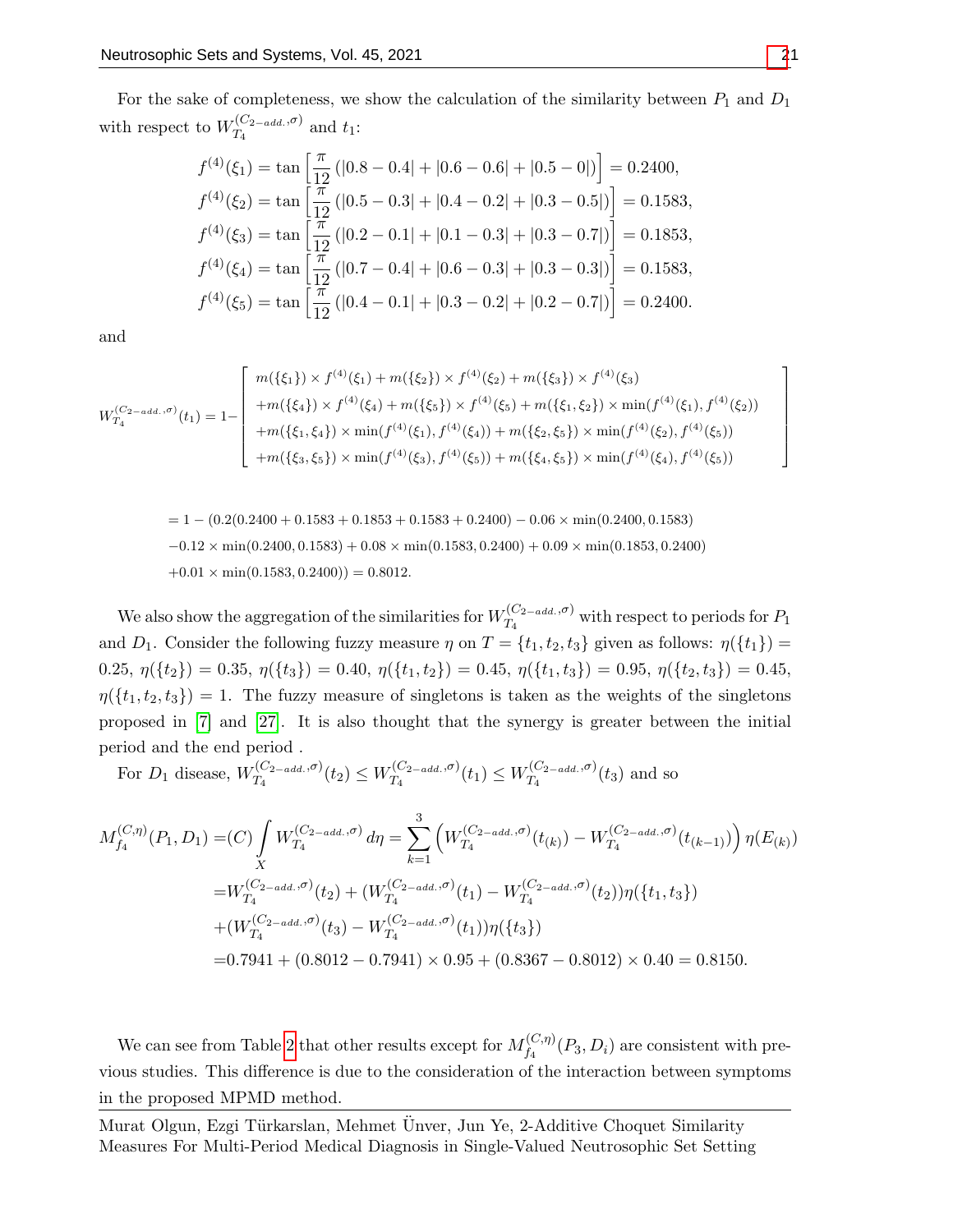<span id="page-14-0"></span>

|             | Aggregation                                       | $D_1$  | $D_2$  | $D_3$  | $D_4$  | $D_5$  | Diagnosis   |
|-------------|---------------------------------------------------|--------|--------|--------|--------|--------|-------------|
|             | Values                                            |        |        |        |        |        |             |
|             | $M_{w_1}(P_1, D_i)$                               | 0.6730 | 0.5990 | 0.6560 | 0.5260 | 0.5270 | viral fever |
|             | $M_{w_1}(P_2, D_i)$                               | 0.7970 | 0.8730 | 0.6780 | 0.5510 | 0.5330 | malaria     |
|             | $M_{w_1}(P_3, D_i)$                               | 0.5860 | 0.5040 | 0.5540 | 0.5300 | 0.4520 | viral fever |
|             | $M_{w_1}(P_4, D_i)$                               | 0.5210 | 0.4750 | 0.5640 | 0.6020 | 0.8910 | stenocardia |
| The results | $M_{w_2}(P_1, D_i)$                               | 0.7770 | 0.7323 | 0.7483 | 0.6810 | 0.6510 | viral fever |
| of $[7]$    | $M_{w_2}(P_2, D_i)$                               | 0.8683 | 0.9250 | 0.7897 | 0.6883 | 0.6670 | malaria     |
|             | $M_{w_2}(P_3, D_i)$                               | 0.7573 | 0.6983 | 0.6960 | 0.7133 | 0.6573 | viral fever |
|             | $M_{w_2}(P_4, D_i)$                               | 0.6917 | 0.6617 | 0.7170 | 0.7577 | 0.9443 | stenocardia |
|             | $M(P_1, D_i)$                                     | 0.8183 | 0.7852 | 0.7966 | 0.7427 | 0.7167 | viral fever |
| The results | $M(P_2, D_i)$                                     | 0.8985 | 0.9409 | 0.8315 | 0.7451 | 0.7220 | malaria     |
| of $[27]$   | $M(P_3, D_i)$                                     | 0.8058 | 0.7554 | 0.7738 | 0.7701 | 0.7230 | viral fever |
|             | $M(P_4, D_i)$                                     | 0.7491 | 0.7214 | 0.7692 | 0.8036 | 0.9562 | stenocardia |
|             | $M_{f_i}^{(C,\eta)}(P_1,D_i)$ 0.6454              |        | 0.5500 | 0.6060 | 0.5168 | 0.5045 | viral fewer |
|             | $M_{f_1}^{(C,\eta)}(P_2, D_i)$ 0.4797             |        | 0.8465 | 0.7159 | 0.5451 | 0.5647 | malaria     |
|             | $M_{f_1}^{(C,\eta)}(P_3, D_i)$ 0.5356             |        | 0.4576 | 0.5234 | 0.5282 | 0.4717 | viral fever |
|             | $M_{f_i}^{(C,\eta)}(P_4, D_i)$ 0.5551             |        | 0.5115 | 0.5095 | 0.5325 | 0.8778 | stenocardia |
|             | $M_{f_2}^{(C,\eta)}(P_1,D_i)$ 0.7678              |        | 0.7150 | 0.7524 | 0.6950 | 0.6832 | viral fever |
| The results | $M_{f_2}^{(\overline{C}, \eta)}(P_2, D_i)$ 0.8951 |        | 0.9140 | 0.8057 | 0.7263 | 0.7099 | malaria     |
| of proposed | $M_{f_2}^{(C,\eta)}(P_3, D_i)$ 0.7186             |        | 0.6691 | 0.7024 | 0.7176 | 0.6661 | viral fever |
| Choquet     | $\tilde{M}_{t_2}^{(C,\eta)}(P_4, D_i)$ 0.7075     |        | 0.7026 | 0.7069 | 0.7157 | 0.9381 | stenocardia |
| integral    | $M^{(C,\eta)}_{t} (P_1,D_i)$ 0.8150               |        | 0.7728 | 0.8005 | 0.7543 | 0.7436 | viral fever |
| methods     | $M_{\star}^{(C,\eta)}(P_2,D_i)$ 0.9064            |        | 0.9322 | 0.8446 | 0.7756 | 0.7628 | malaria     |
|             | $M_{\star}^{(C,\eta)}(P_3,D_i)$ 0.7692            |        | 0.7328 | 0.7602 | 0.7738 | 0.7302 | gastritis   |
|             | $M_{\epsilon}^{(C,\eta)}(P_4,D_i)$ 0.7616         |        | 0.7557 | 0.7605 | 0.7504 | 0.9514 | stenocardia |

Table 2. Evaluation Scores for SVNSs

## 5.2. Ranking Analysis with Spearman's Rank Correlation Coefficient

In this subsection, we use the Spearman's correlation coefficients to analyze the ranking differences between the obtained results. The Spearman's rank correlation coefficient, denoted by  $\rho$ , is shown below and the results of the test are presented in Table [3](#page-15-1) and [4:](#page-15-2)

$$
\rho =: 1 - \frac{6}{n(n^2 - 1)} \sum_{i=1}^{n} d_i^2 \tag{24}
$$

where  $n$  is the number of results and  $d_i$  is difference between rankings of results obtained.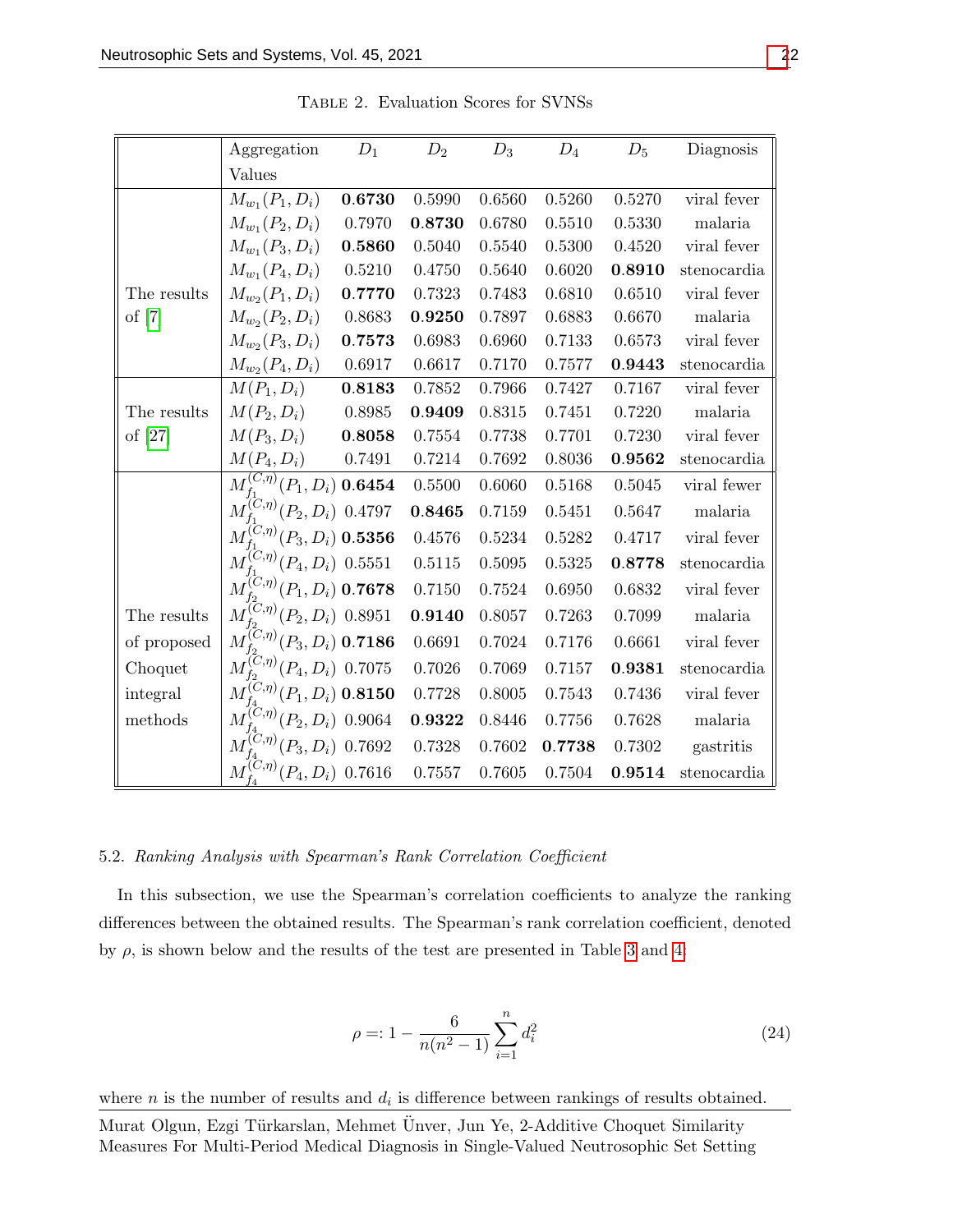| Patients | Similarity Measures                                                            |         | Correlation Value Consistency Ranking |
|----------|--------------------------------------------------------------------------------|---------|---------------------------------------|
| $P_1$    | $(C,\eta)$<br>$M_{f_1}^{\prime\prime}$                                         | 1.0     | 1                                     |
|          | $(C,\eta)$<br>$\overline{M}$                                                   | 1.0     | 1                                     |
|          | $\stackrel{f_2}{M^{(C,\eta)}_{\underline{f_4}}}$                               | 1.0     | 1                                     |
| $P_2$    | $M_{\epsilon}^{(\overline{C,\eta})}$                                           | $1.0\,$ | 1                                     |
|          | $\boldsymbol{M}_{\boldsymbol{r}}^{(\boldsymbol{\tilde{C}},\boldsymbol{\eta})}$ | 1.0     | 1                                     |
|          | $\tilde{M}_{f_1}^{(C,\eta)}$                                                   | 0.3     | $\overline{2}$                        |
| $P_3$    | $M_{\epsilon}^{(\overline{C,\eta})}$                                           | $0.9\,$ | 1                                     |
|          | $\stackrel{f2}{(C,\eta)}$<br>М                                                 | 0.8     | $\overline{2}$                        |
|          | $\boldsymbol{M}_{\mathbf{r}}^{(C,\eta)}$                                       | 0.7     | 3                                     |
| $P_4$    | $(C,\eta)$<br>$M_{f_2\atop (C,\eta)}^{\textstyle\cdot}$                        | 0.9     | 1                                     |
|          |                                                                                | 0.5     | $\overline{2}$                        |
|          | $M_{f_4}^{f_1^-(C,\eta)}$                                                      | 0.3     | 3                                     |

<span id="page-15-1"></span>TABLE 3. Spearman's Rank Correlations between M and  $M_t^{(C,\eta)}$  $f_i^{(C,\eta)}$  for  $i = 1, 2, 4$ 

<span id="page-15-2"></span>TABLE 4. Spearman's Rank Correlations between  $M_f^{(C,\eta)}$  $\int_{f_i}^{(C,\eta)}$  and  $M_{w_1}$  and  $M_{w_2}$ , for  $i = 1, 2, 4$ 

| Patients | Similarity                              | Correlation | Consistency    | Similarity                                                             | Correlation | Consistency    |
|----------|-----------------------------------------|-------------|----------------|------------------------------------------------------------------------|-------------|----------------|
|          | Measures                                | Value       | Ranking        | Measures                                                               | Value       | Ranking        |
| $P_1$    | $(\overline{C},\eta)$<br>$\overline{M}$ | $0.9\,$     | 1.             | $(C,\eta)$<br>$\overline{M}$                                           | $1.0\,$     |                |
|          | $C_{,eta}$<br>М                         | 0.9         |                | $(C,\eta)$<br>M                                                        | 1.0         |                |
|          | $(C,\eta)$<br>$M_{\rm r}^{\rm C}$       | 0.9         | 1              | $\stackrel{f_2}{(C,\eta)}$<br>M                                        | 1.0         | 1              |
| $P_2$    | $(\overline{C,\eta})$<br>$\overline{M}$ | $1.0\,$     | 1              | $(C,\eta)$<br>М                                                        | $1.0\,$     | 1              |
|          | $C_{,eta}$<br>М                         | 1.0         |                | $\mathop{f_2}_{(C,\eta)}$<br>$\overline{M}$                            | $1.0\,$     |                |
|          | $(C,\eta)$<br>$M_{\rm f}^{\rm C}$       | 0.3         | $\overline{2}$ | $\overset{4}{(C,\eta)}$<br>$\overline{M}$                              | 0.3         | $\overline{2}$ |
| $P_3$    | $(\overline{C,\eta})$<br>$\overline{M}$ | $0.9\,$     | 1              | $(C,\eta)$<br>$\overline{M}$                                           | 0.9         | 1              |
|          | $C_{\mathcal{D}}(\eta)$<br>М            | 0.8         | $\overline{2}$ | $\displaystyle\mathop{f_2}_{(C,\eta)}$<br>M                            | 0.8         | $\overline{2}$ |
|          | $(C,\eta)$<br>$M_r^{\prime}$            | 0.7         | 3              | $\H(C,\eta)$<br>$\overline{M}$                                         | 0.7         | 3              |
| $P_4$    | $M_{\epsilon}^{ \overline{(C,\eta)} }$  | 0.9         | 1              | $(C,\eta)$<br>$\overline{M}$                                           | 0.9         | 1              |
|          | $C,\eta$ )<br>M'                        | $0.5\,$     | $\overline{2}$ | $\stackrel{f_2}{\phantom{+}}_{\phantom{+}}^{\phantom{+}} C,\eta)$<br>M | 0.5         | $\overline{2}$ |
|          | $(C,\eta)$<br>$M_{\rm F}^{\rm C}$       | 0.3         | 3              | $M_{f_4}^{(C,\eta)}$                                                   | 0.3         | 3              |

### <span id="page-15-0"></span>6. Conclusion

In this paper, we focus on increasing the sensitivity of some existing fuzzy measures by taking into account the interaction between symptoms with the help of the Choquet integral. For this purpose, we propose four new similarity measures based on the Choquet integral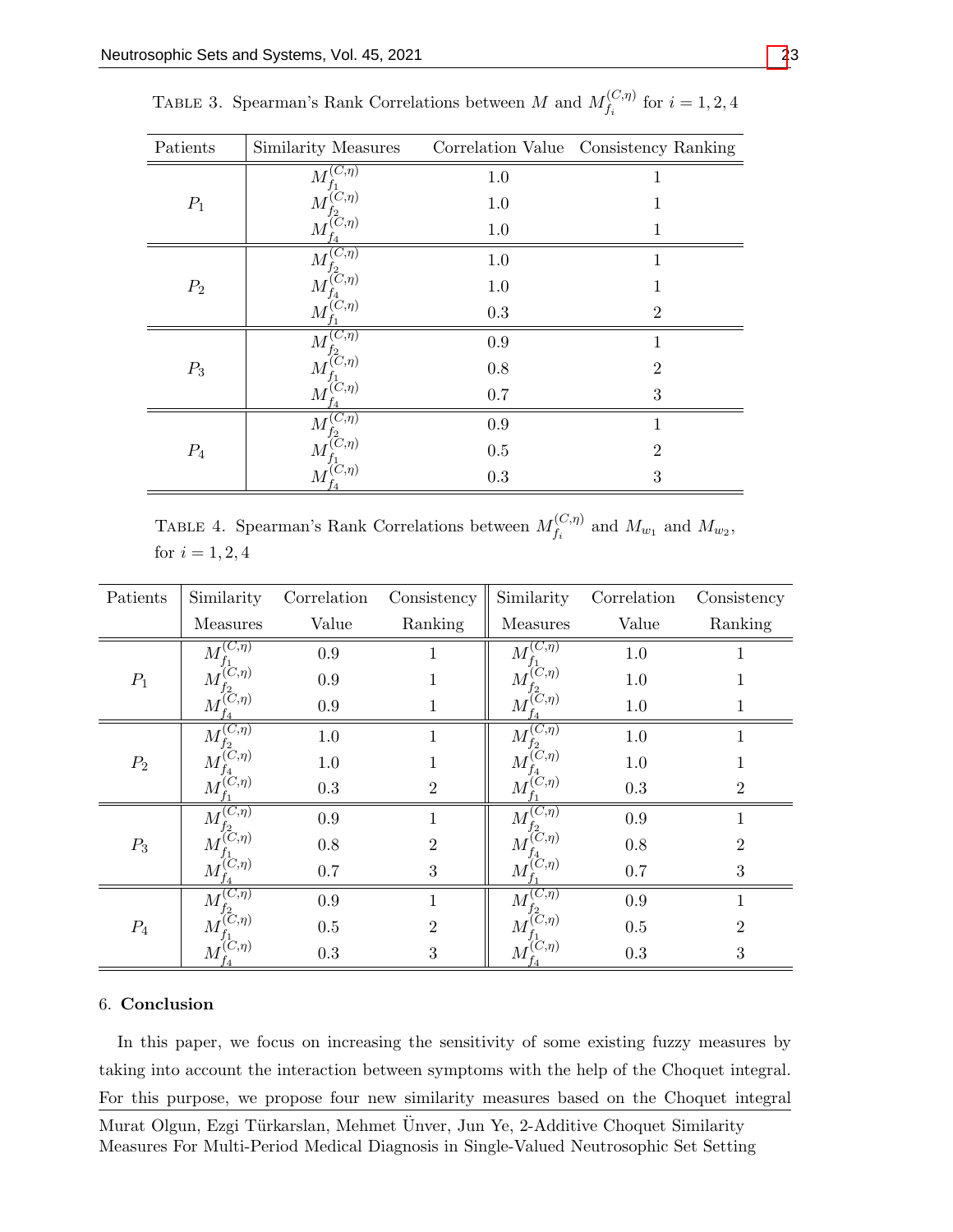for SVNSs, both by providing the opportunity to evaluate more symptoms with the help of 2-additivity, and taking into account the interaction between symptoms. We adapted the proposed similarity measures to a MPMD problem that exists in the literature and we compare the results with some existing results. The most of the obtained results are consistent with past results. The consistency between these results is showed with the Spearman's correlation coefficients. Inconsistent result may occur because of the novelty of the proposed relatively sensitive method.

Conflicts of Interest: "The authors declare no conflict of interest."

#### References

- <span id="page-16-1"></span>1. Amato, F.; Lopez, R.; A., Pena- Mendez, E. M.; Vanhara, P.; Hampl, A.; Havel, J. Artificial neural networks in medical diagnosis. J. Appl. Biomed. 2013, 11(2), 47-58.
- 2. Atanassov, K. Intuitionistic fuzzy sets. Fuzzy Set Syst. 1986, 20(1),87–96.
- <span id="page-16-5"></span>3. Broumi, S.; Smarandache, F. Several similarity measures ofneutrosophic sets. Neutrosophic Sets Syst. 2013, 1(10), 54–62.
- <span id="page-16-2"></span>4. Castro, A.P.; Fernandez-Blanco, E.; Pazos, A.; Munteanu, C. R. Automatic assessment of Alzheimer's disease diagnosis based on deep learning techniques. Comput. Biol. Med. 2020, 120.
- <span id="page-16-12"></span>5. Chateauneuf, A.; Jaffray, J. Y. Some characterizations of lower probabilities and other monotone capacities through the use of Möbius inversion. Math. Soc. Sci.  $1989, 17(3),263-283$ .
- <span id="page-16-7"></span>6. Choquet, G. Theory of capacities. Annales de L'Institut Fourier 1953, 5,131-295.
- <span id="page-16-6"></span>7. Chou, J. C. S.; Lin , Y. F.; Lin, S. S. C. A Further Study on Multiperiod Health Diagnostics Methodology under a Single-Valued Neutrosophic Set. Comput. Math. Methods Med. 2020, 5,1-11.
- <span id="page-16-11"></span>8. Grabisch, M. k-Order additive discrete fuzzy measures and their represantation. Fuzzy Set Syst. 1997, 92, 167-189.
- <span id="page-16-0"></span>9. Jun, Y. B.; Smarandache, F.; Kim, C.S. Neutrosophic cubic sets. New Math. Nat. Comput. 2017, 13(1), 41–54.
- <span id="page-16-10"></span>10. Larbani, M.; Huang, C. Y.; Tzeng, G. H. A novel method for fuzzy measure identification. J. Intell. Fuzzy Syst. 2011, 13(1),24-34.
- <span id="page-16-3"></span>11. Lih, O. S.; Jahmunah, V.; San, T. R.; Ciaccio, E. J.; Yamakawa, T.; Tanabe, M.; Kobayashi, M.; Faust, O.; Acharya, U. R. Comprehensive electrocardiographic diagnosis based on deep learning. Artif. Intell. Med. 2020, 103.
- <span id="page-16-9"></span>12. Lust, T. Choquet integral versus weighted sum in multicriteria decision contexts. In 3rd International conference on algorithmic decision theory, Lexington, KY, United States, Berlin: Springer International Publishing, 2015, 9346, 288–304
- <span id="page-16-13"></span>13. Marichal, J. L. Aggregation of interacting criteria by means of the discrete Choquet integral. In T. Calvo, G. Mayor, R. Mesiar (Eds.); Aggregation operators: new trends and applications. Studies in fuzziness and soft computing. Physica, Verlag, 2002; 97, 224–244.
- <span id="page-16-14"></span>14. Mayag B.; Grabisch M.; Labreuche, C. A representation of preferences by the Choquet integral with respect to a 2-additive capacity. Theory Decis. 2011, 71(3),297-324.
- <span id="page-16-4"></span>15. Qiang, Y.; Ge, L.; Zhao, X.; Zhang, X.; Tang, X. Pulmonary nodule diagnosis using dual-modal supervised autoencoder based on extreme learning machine. Expert Syst. 2017, 34(6), 1-12.
- <span id="page-16-8"></span>16. Meyer, P.; Pirlot, M. On the expressiveness of the additive value function and the Choquet integral models. From multiple criteria decision aid to preference learning, Mons, Belgium, 2012; 48–56.